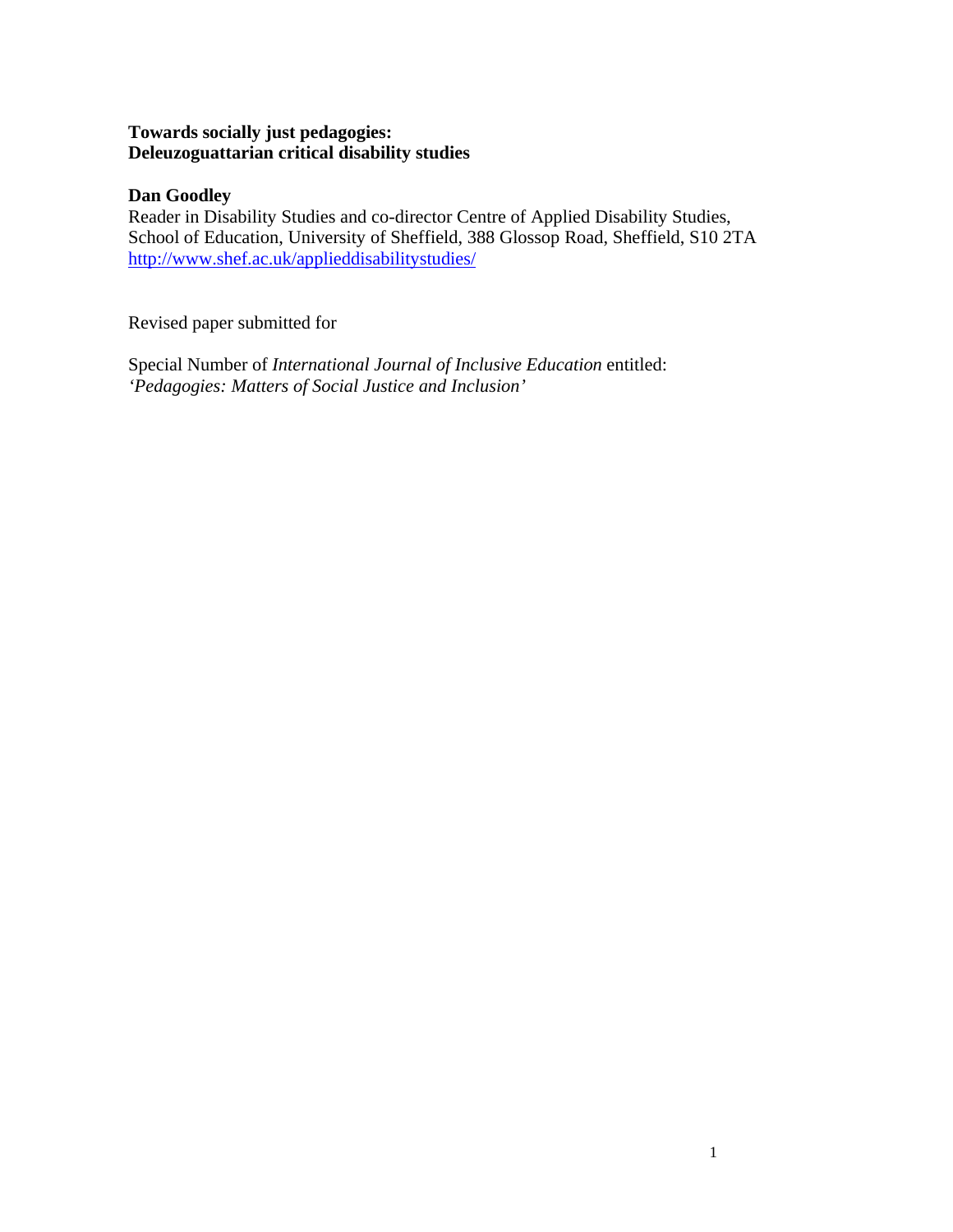### **ABSTRACT**

Socially just pedagogies call for sensitivity to politics and culture. In this paper I will uncover some key challenges in relation to working pedagogically with disabled people through the exploration of a critical disability studies perspective. Firstly, I will unpack some of the assumptions that underpin educational understandings of 'disability' and 'impairment', suggesting that we need to engage more willingly with politicised and socially constructed ideas in relation to these phenomena. Secondly, I will raise questions about the current aims of pedagogy in relation to the market and the autonomous learner. In light of the market – and the subject it produces - I will argue that 'disability and 'impairment' demand critical researchers to think more creatively about setting the conditions for experimenting with socially just pedagogies. Thirdly, with this experimentation in mind, I will draw upon the work of Gilles Deleuze and Félix Guattari to think of socially just pedagogies in terms of rhizomes (n-1); productive models of desire and planes of immanence. These concepts construct pedagogies as 'becoming' rather than 'being' – opening up resistant spaces and potential territories of social justice – all of them uncertain.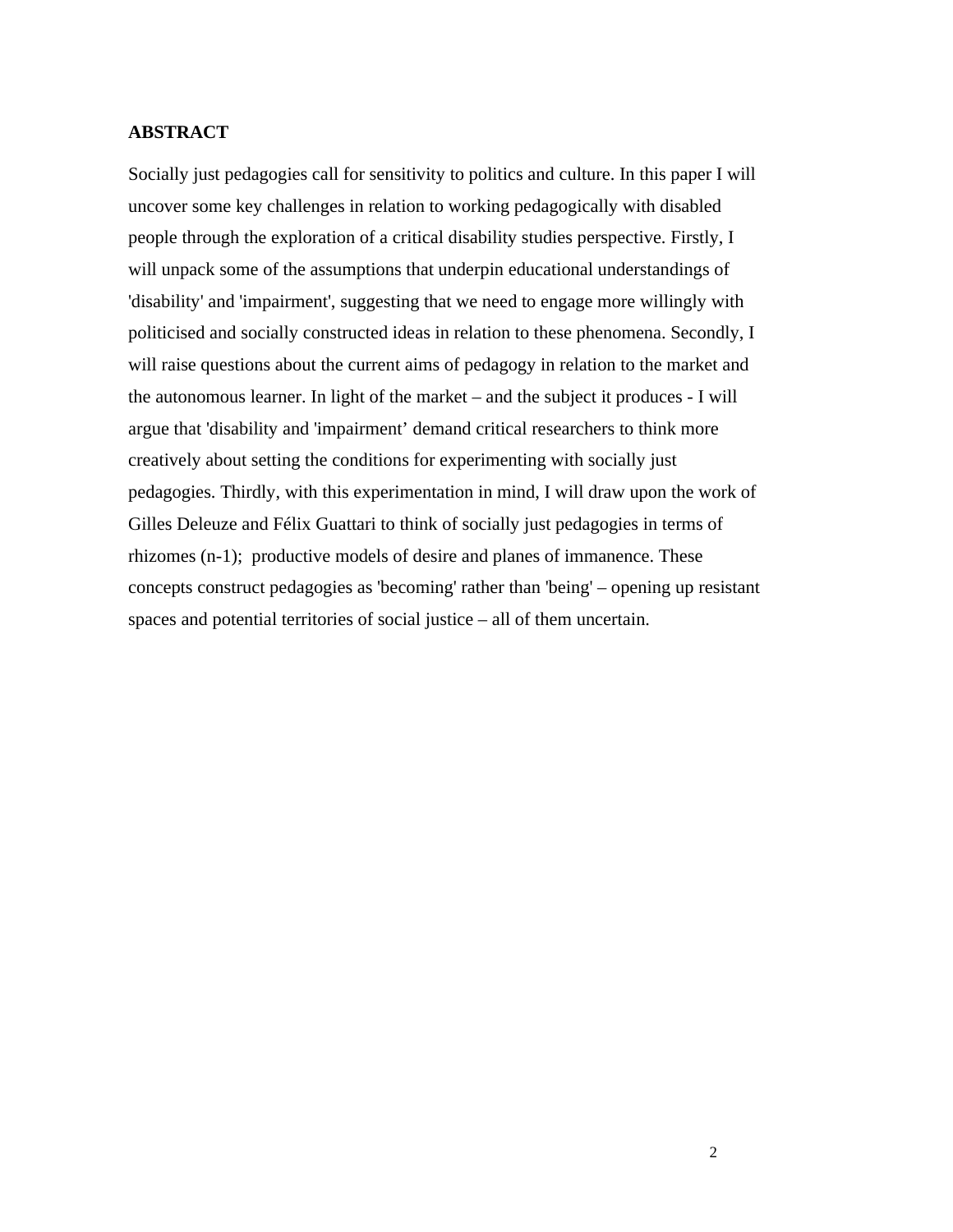#### **Introduction: a multiplicity of challenges**

Educators … should reject forms of schooling that marginalize students who are poor, black and least advantaged. This points to the necessity for developing school practices that recognize how issues related to gender, class, race and sexual orientation can be used as a resource for learning rather than being contained in schools through a systemic pattern of exclusion, punishment and failure (Giroux, 2003, p10).

There is a conspicuous absence of disabled people in Henry Giroux's recent appeal. This piece – by one of the most influential critical educationalists in North America and a key contributing thinker to the development of 'critical pedagogy' – reminds us of the necessity to put pedagogy in its socio-cultural and political place. Too often, however, disabled learners are excluded from the discourses of critical pedagogy (Gabel, 2002). Instead their participation tends to be conceptualised in relation to 'inclusive education'. Here, debates reign about the relative merits of 'mainstreaming', 'integration' and 'inclusion'. Students are moved around this shifting policy landscape. Schools adapt or resist legislative demands to include learners with impairments. Teachers and other educational professionals complain about inconsistent policies. They express wariness at the 'political correctness' that abounds. Parents and teachers struggle with the 'either / or' options of segregated or mainstreamed educational provision. Whispers from the playground question the inclusion of children whose physical or cognitive impairments seem so (too) profound. These points of debate are clearly important. They address common components of pedagogy: culturally specific ways of organising formal education in institutional settings categorised by curriculum, instruction and evaluation (Ibid.). However, at their worst, they threaten to locate disabled learners in yet another 'special' discourse; one that now functions under the cliché of 'inclusion' (Azzopardi, 2005). Disabled students remain marginalised through their construction as an othered group requiring empowerment (Clough and Barton, 1998). Meanwhile, wider struggles for the meaning of schooling and pedagogy interconnect race, gender, sexuality and class but exclude disability (Shakespeare, 1998). Consequently, I welcome the term 'socially just pedagogies'. It is used in this paper for a number of reasons: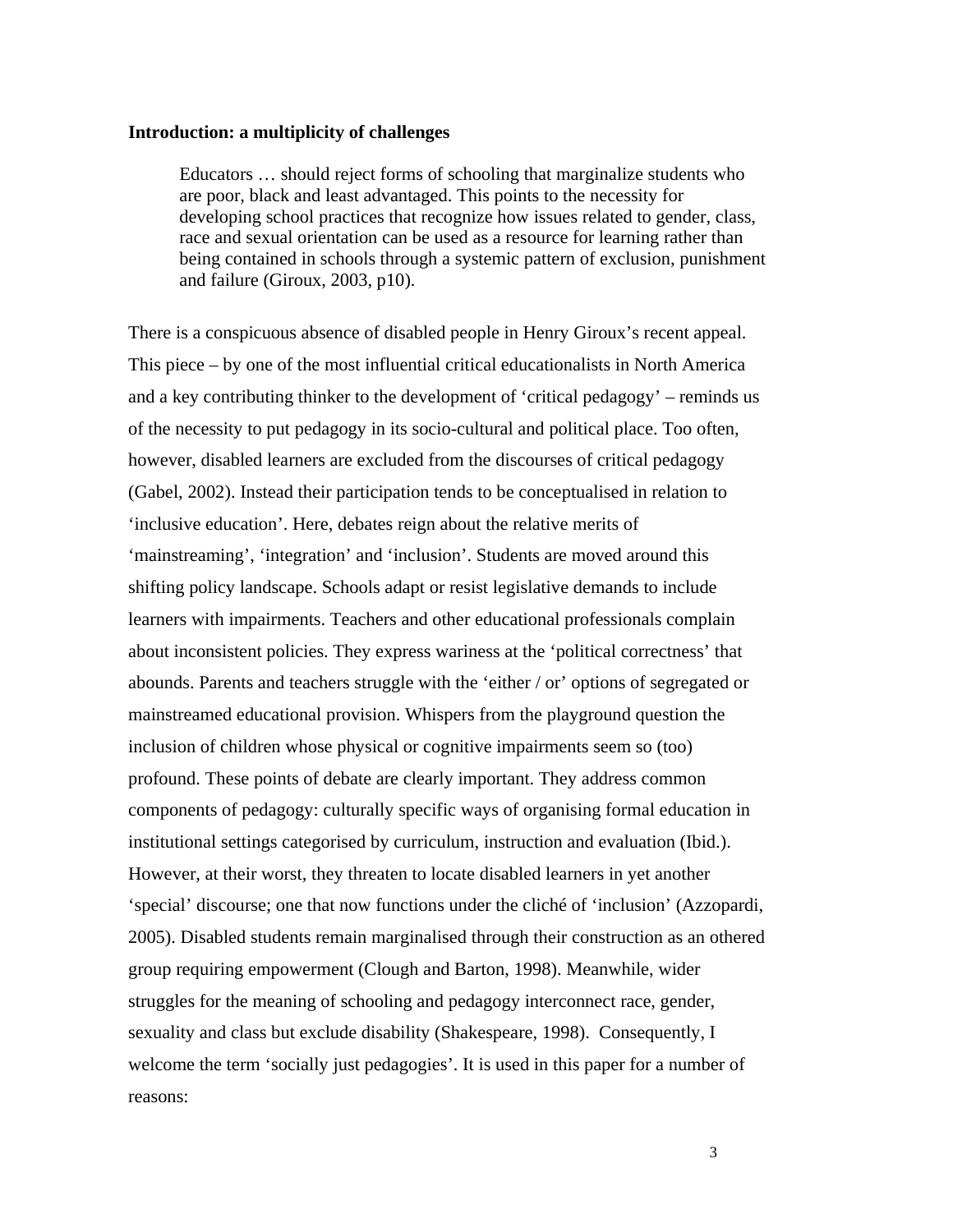- To seek ever-changing and constantly fluid meanings in relation to what might be termed 'socially just';
- To open up a view of pedagogy that conceives widely of those who are marginalised by normative educational contexts;
- To move debates on and with theories typically associated with critical pedagogy, critical theory and neo-Marxist ideas;
- To recognise the input of social theories of disablement and resistance expressed in the rapidly emerging critical disability studies literature;
- To preconceive disability and impairment as fundamentally social artefacts;
- To consider pedagogy in its broadest social sense including practices associated with parenting, teaching, professional development and, crucially, political activism;
- To invest pedagogy with some concepts emerging from poststructuralist and postmodernist writing;
- To embrace uncertainty in relation to this phenomenon.

This paper addresses the pressing need to support disabled people in the exercising and promotion of what might be termed socially just pedagogies. In taking on such a challenge, I suggest that disability studies – plus the work of Gilles Deleuze and Félix Guattari – offer particularly exciting opportunities for reconceptualising the concepts, assumptions and practices of pedagogy.

## **Milieu: Disability politics**

Deficit thinking surrounds disabled people. Statementing of children as having special educational needs<sup>1</sup>, the close alliance of their educational provision with the input of practitioners associated with the psy-complex (for examples, educational psychologists, speech therapists, childhood counsellors, special educational needs coordinators) and the desire of parents to get a label for their children are just some of the processes that conceptualise children in terms of their associated conditions. Critical disability studies politically (re)invigorate these practices. Disability is politicised. While individual, medical and deficit models continue to dominate

 $<sup>1</sup>$  In Britain, statementing is the phrase used to describe the process where a Local Education</sup> Authority (LEA) conducts a statutory assessment of a child's special educational needs (SEN) with the intention of making and maintaining a statement of SEN. Many children statemented with SEN have their needs met in mainstream schools, with specialist interventions, or attend segregated special schools.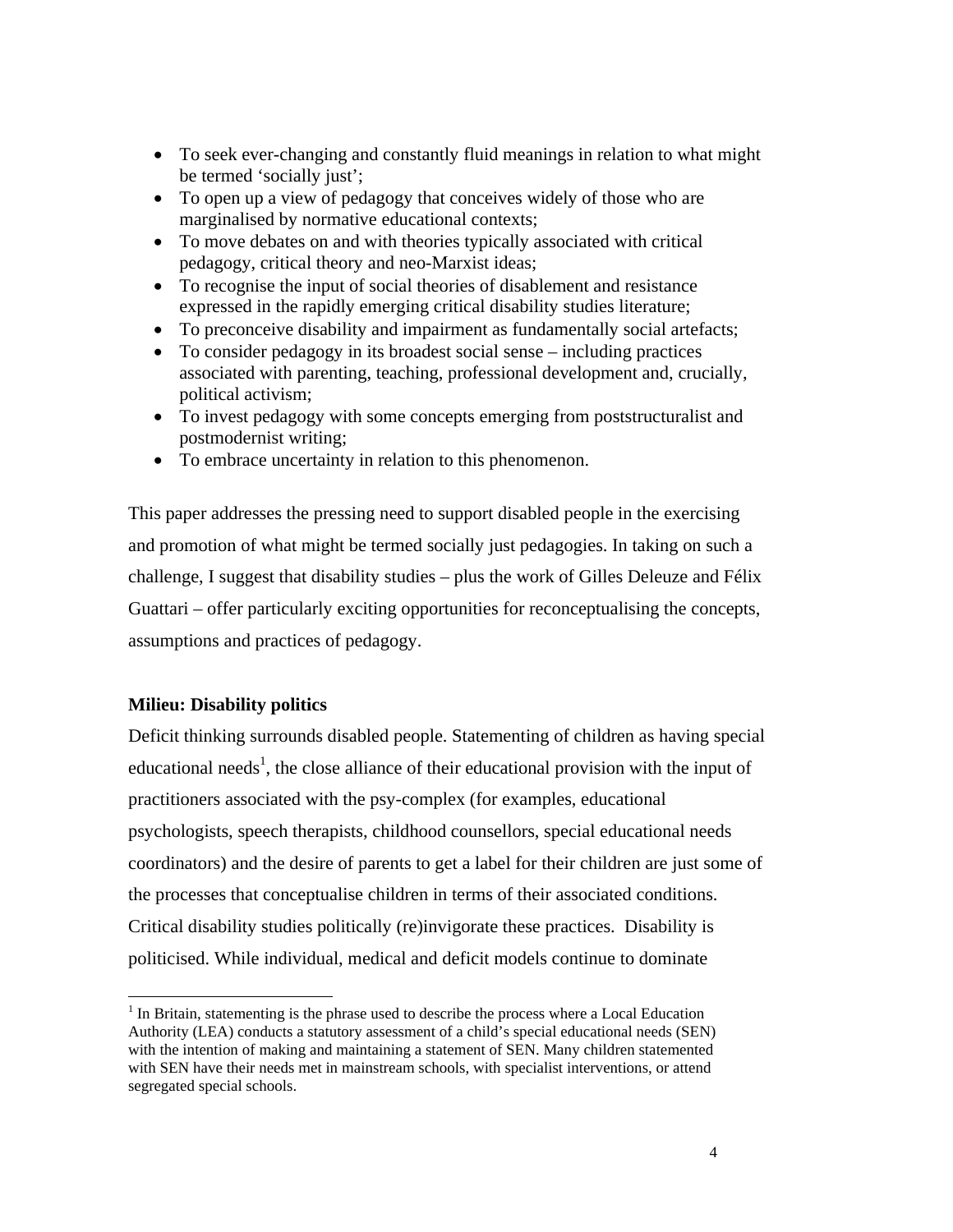thinking *about* disabled people, critical disability studies calls for counter-hegemony *with* disabled people. Alternative discourses. A reassessment of the dialectical split of (impaired) body/mind and society. In Britain, the development of the social model of disability exemplifies a largely materialist reaction to the equation impairment=disability<sup>2</sup>. Disability is an expression of wider socio-economic, political and cultural formations of a very specific though complex form of exclusion: the exclusion of people with impairments. Clearly, then, an engagement with pedagogy involves a deconstruction of disabling pedagogies or pedagogies of disablement (Oliver, 1990). Educational environments, curricula content, teacher identities are all normatively associated with environments, standards and achievements that are at odds with the quirkiness of disabled learners. Schools continue to exclude children by virtue of their inaccessibility. Curricula promote standards that some with (or without) impairments will never reach. Curricula content say nothing of the history of exclusion experienced by disabled people. Teachers are assessed in ways that celebrate high-achievement over the valuing of difference. And at the most ordinary level, disabled students continue to be singled out for specialised attention, are segregated from non-disabled peers through the presence of non-disabled adult supporters and remain unrepresented in images of schooling and educational attainment. Disability and impairment therefore collide in these socially constructed arenas, these ideological battlefields (Apple, 1995).

Phenomena such as 'Down Syndrome', 'Attention Deficit Hyperactivity Disorder', 'Emotional and Behavioural Difficulties', 'learning difficulties', 'Special Educational Needs' invoke a history of complex, overlapping processes of assessment, diagnosis,

 $\overline{a}$ 

 $2^2$  As far back as 1976, the Union of the Physically Impaired Against Segregation proposed the following definitions:

Impairment - lacking part of or all of a limb, or having a defective limb organism or mechanism of the body.

Disability - the disadvantage or restriction of activity caused by a contemporary social organisation which takes no account of people who have physical impairments and thus excludes them from mainstream social activities (UPIAS, 1976 pp3-4).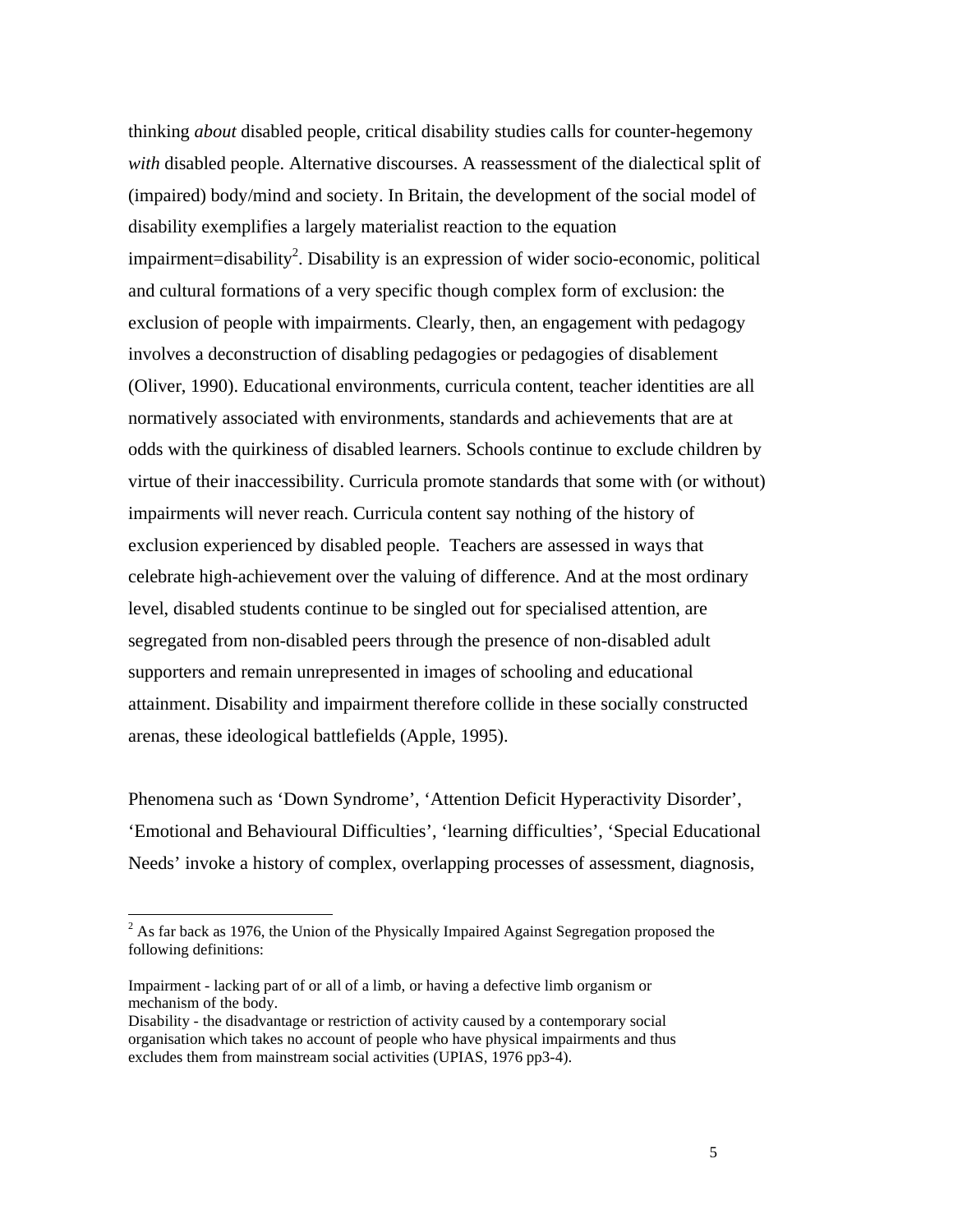surveillance and special treatment. Historicising, externalising and politicising disability has much in common with critical race literature. Marvin Lynn's (2004) liberatory pedagogy involves working with 'students of color' about African culture; a dialogical engagement in the classroom; the promotion of daily acts of selfaffirmation and resisting what might be termed hegemonic administrators. This approach moves us towards not only inclusive forms of pedagogy but, simultaneously, deeper conversations about theory. Lynn also provides a number of points that (should) guide the work of associated scholars, researchers and educators:

- **•** recognise inequities in the legal system in relation to people of colour;
- $\blacksquare$  reposition the centrality of race in contemporary society (race as a defining factor in the constitution of society);
- reject West-European/modernist claims of neutrality and objectivity (turn to the subjective);
- rely upon the experiential, situated and subjugated knowledges of people of colour;
- embrace interdisciplinarity and 'intersectionality' (bring in other socially constructed categories).

Lynn proposes an epistemology of transformation and liberation; an arena for the development of theoretical constructs that ensure the cultural sensitivity of empirical work. We are encouraged to adopt an 'engaged pedagogy', as bell hooks and Paulo Freire have articulated, in relation to *caring about students whilst encouraging dissent and resistance* (see McLaren and Leanord, 1999). Moreover,

While critical race theorists agree that race is a socially constructed notion, they do not believe that limiting one's use of the term will increase the likelihood that racism will be eliminated as a social problem. Instead, they advocate a vigorous dialogical and pedagogical engagement with the term and the resultant privileging of certain racial groups over others' (Lynn, 2004, p155)

Similarly, a critical disability studies perspective interrogates how and why certain impairments, for example, are deemed more amenable to education than others. A social constructionist perspective reaffirms the significance of 'impairment' and 'race' and opens them up to analysis. Impairment and disability are, as Tremain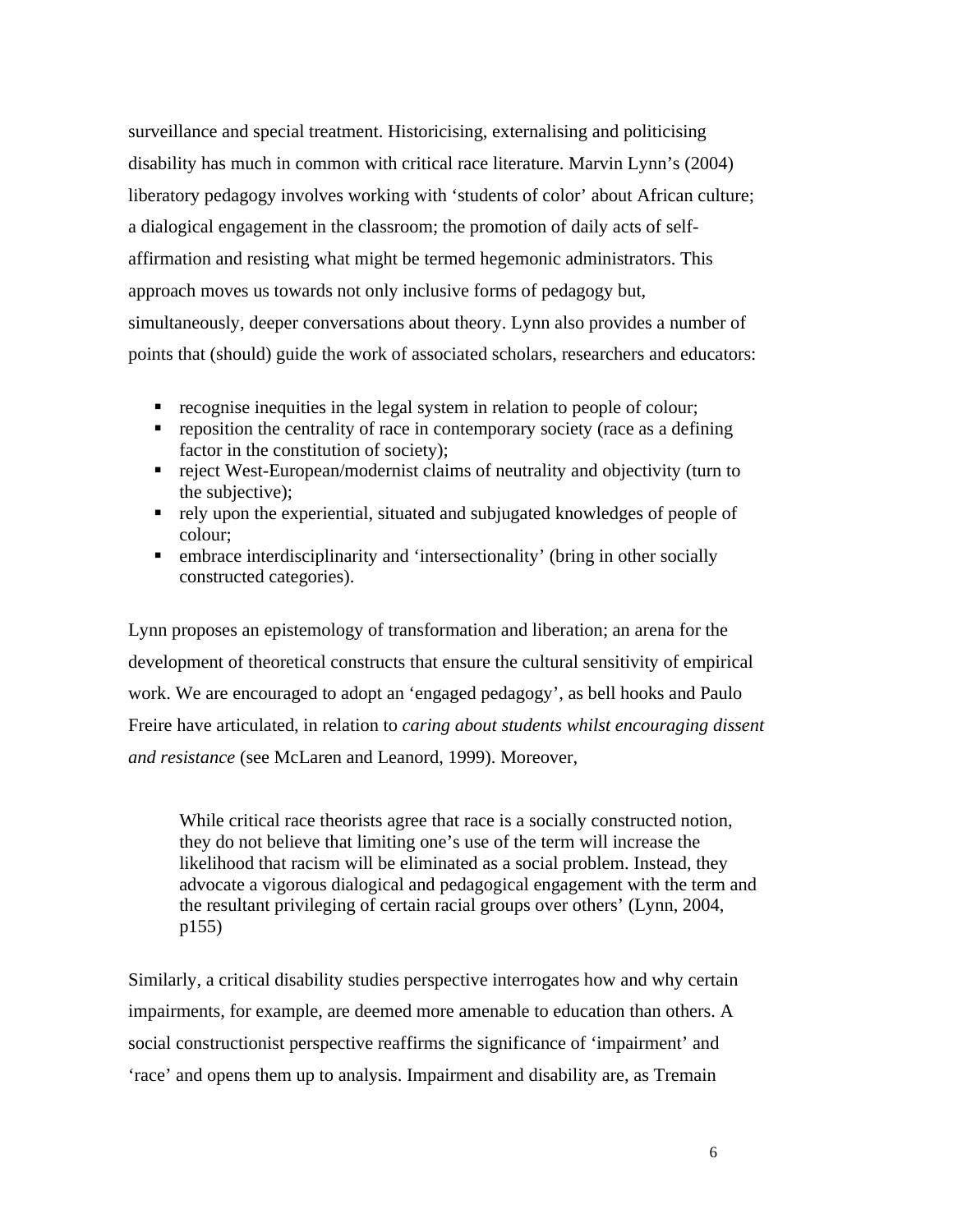(2002) has argued, sides of the same coin; both rife for sociological analysis, pedagogical engagement and politicisation. In this sense, then, impairment itself can be said to be part of the wider processes of disability (Goodley, 2001; Goodley and Rapley, 2002). This leads us to critique societal discourse. One cannot have a critical conception of the world without being aware of its historicity (Holmes, 2002, p77). We are encouraged as educators to work politically alongside the disabled people's movement as key contributors to rethinking pedagogy:

One important possibility is for progressive educators and students to join with labor organisations, community people, and others, in forming social movements that resist the corporatization of schools, the roll back in basic services and the exploitation of teachers and student (Giroux, 2003, p11).

An analysis of disability requires us to expand the scope of democratic institutions: not only in public and higher education but also in the wider community. In making sense of the challenges facing the disabled learner we need, therefore, to acknowledge the market.

### **Trees: Markets, agents and pedagogy**

Disability/impairment shed light on the relationships between education, society and dominant forms of pedagogy that threaten to exclude learners identified as disabled. Clearly, agents and institutions are marketised and configured accordingly. For Giroux (2003, p3) the marketisation of education risks creating schools as simple adjuncts of the workplace. 'Technocratic rationality' is embraced and leads to the testing and sorting models of assessment that reproduce wider inequities of society, pliant workers, capitalist subjects. Education is education for accommodation and as a consequence:

pedagogy [is] either reduced to a sterile set of techniques or dressed up within the discourse of humanistic methods that simply soften[s] the attempts by the schools to produce insidious form of moral and political regulation' (Giroux, 2003, p6).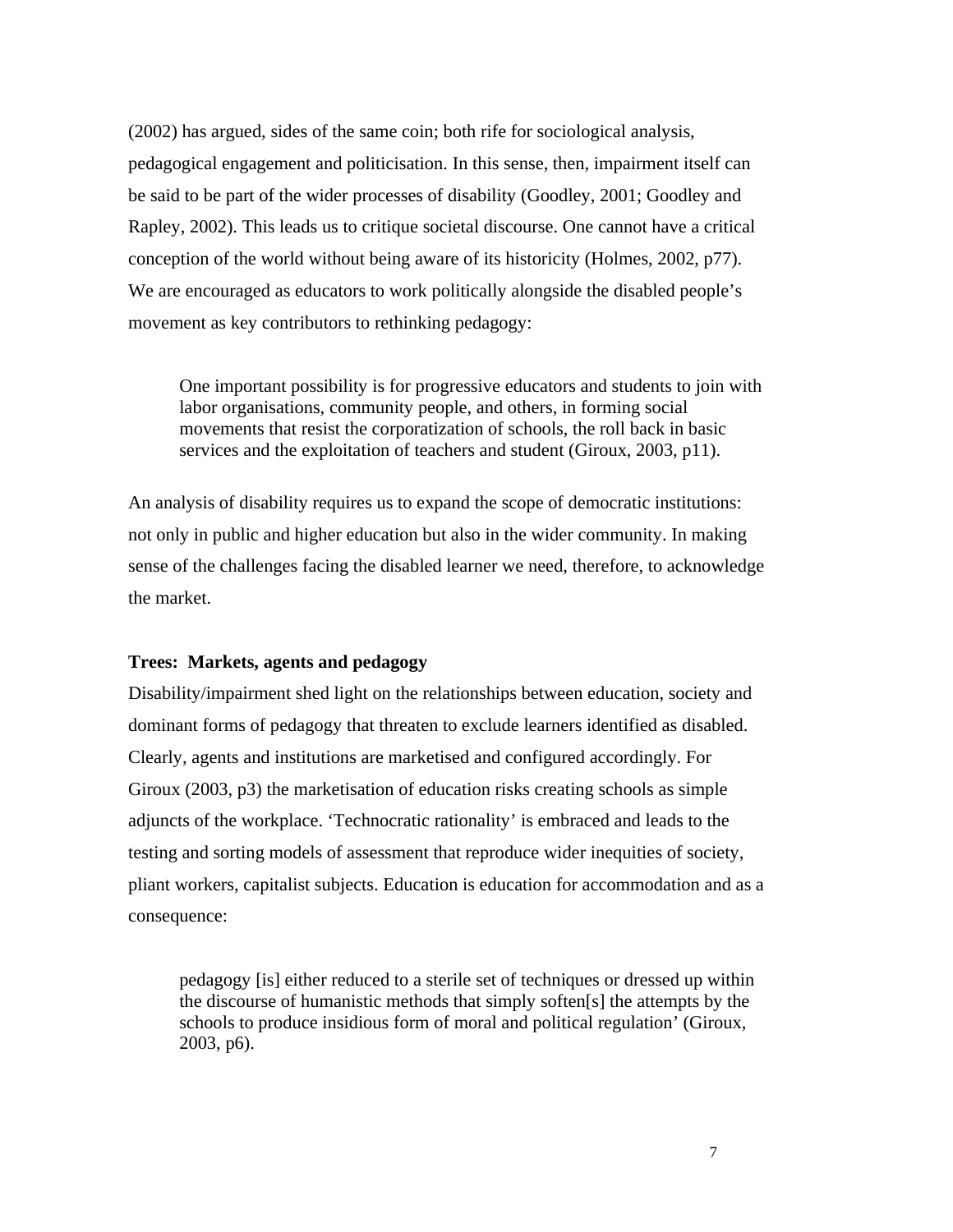At best markets seem to give learners – or consumers – rights to the kinds of educational experiences that they should receive. Accordingly, schools aim to raise their standards to compete for consumers while parents have more power in supporting their children to make educational choices (Khong and Ng, 2005). These processes do not reside in education but are closely tied to marketisation and globalisation<sup>3</sup>. Interesting questions are therefore raised about how the institutions of society – such as education – respond to global demands and agendas (see for example Saravanan, 2005). Hence, each nation involves itself in contemplating educational policy and practice in light of global factors and national responsibilities. In conceptualising the place of disabled learners, then, it is important not to simplistically import ideas from one nation to another. Potts (1998) suggests that too often the inclusion of disabled learners is viewed as a phenomenon that has emerged in developed minority world economies – dominated by North America and the UK – which is then applied in other nation states of the majority world. In contrast, global educators are asked to think critically about how such ideas can be best practised in the national context (Lim and Tan, 1999). Here, then, global ideas associated with inclusion, the market and their alternatives are considered from the position of the local: inclusion is a 'glocal' phenomenon.

Markets also create competitive subjects. Resultant forms of pedagogy rely upon subjects  $-e.g.$  teachers and learners  $-e$  to be constituted in particular ways, dependent on specific foundations:

If the pedagogical subject is discursive, at least in a metaphoric sense, then it is a subject in the process of writing itself and of being interpreted by others (Gabel, 2002, p184).

 $\overline{a}$ 

<sup>&</sup>lt;sup>3</sup> Whilst beyond the scope of this paper, a critique of the global market and its relationship with disabled learners is clearly important. Mok (2003) notes that some observers view the global economy as being dominated by uncontrollable global forces in which nation states are structurally constrained and therefore the capacity of modern states eventually declines. Alternatively, other scholars have drawn attention to the ways in which modern states tactically make use of the globalisation discourse to justify their own political agendas or legitimise their inaction (Mok, 2003, p201). The recent expansion of the Indian private healthcare system to British 'health tourists' clearly reflects one such response (BBC News 24,  $8^{\text{th}}$  May, 2006)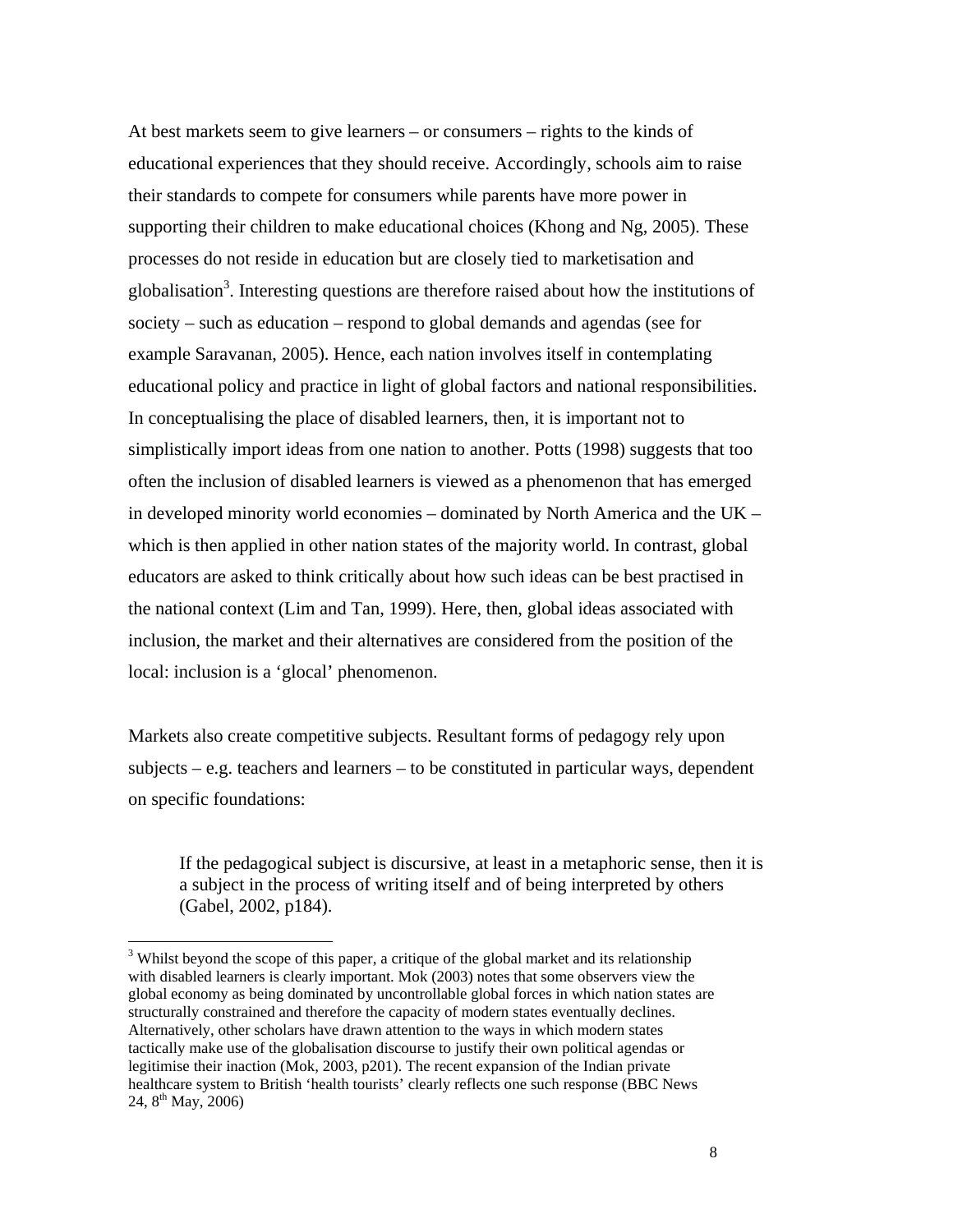Pedagogies of the market construct subjects with a sovereignty of self: as selfactualising, self-directive and autonomous beings (Rose, 1989). Too often, when we think of involving students in educational practices, we assume students to be able, productive, skilled, accountable individuals who are ready and willing to lead developments within the classroom. They fit the quintessential construction of the modernist, unitary, humanistic subject (Chinn, 2006). In short, our students are 'able'. Such a construction of the learner is hugely problematic for students with disabilities and or special educational needs who require the support of others. Indeed, Masschelein and Simons (2005) argue that moves towards inclusive schooling in the UK continue to fail students because they maintain a particular vision of the individual student and their relationship with (and responsibilities to) society:

Inclusion … is linked up with entrepreneurship … the willingness to live an entrepreneurial life and to put one's capital to work. An inclusive society, therefore, is not a society of equals in a principled way, but a society in which everyone has the qualities to meet her needs in an entrepreneurial way (p127)

Such a conception of the learner mimics the kind of individualistic personhood valued by the neoliberal marketised society<sup>4</sup>. These human subjects not only populate moribund forms of pedagogy; they are ever-present in the critical pedagogy literature. Susan Gabel's (2002) deconstruction of this literature reveals:

- A lack of recognition of diverse 'abilities' at the outset of critical work;
- An absence of the disabled subject/learner;

An assumption that any (non-disabled) learner can – with the proper conditions – transform themselves;

<sup>&</sup>lt;sup>4</sup> Similar visions of personhood have been articulated in recent British educational and social policy. As Billington (2006) notes, the present government's 'Every Child Matters: Change for Children' programme is a new approach to the well-being of children and young people from birth to age 19. The Government's aim is for every child, whatever their background or their circumstances, to have the support they need to: Be healthy; Stay safe; Enjoy and achieve; Make a positive contribution and Achieve economic well-being. The latter aim illuminates, again, the child as entrepreneur.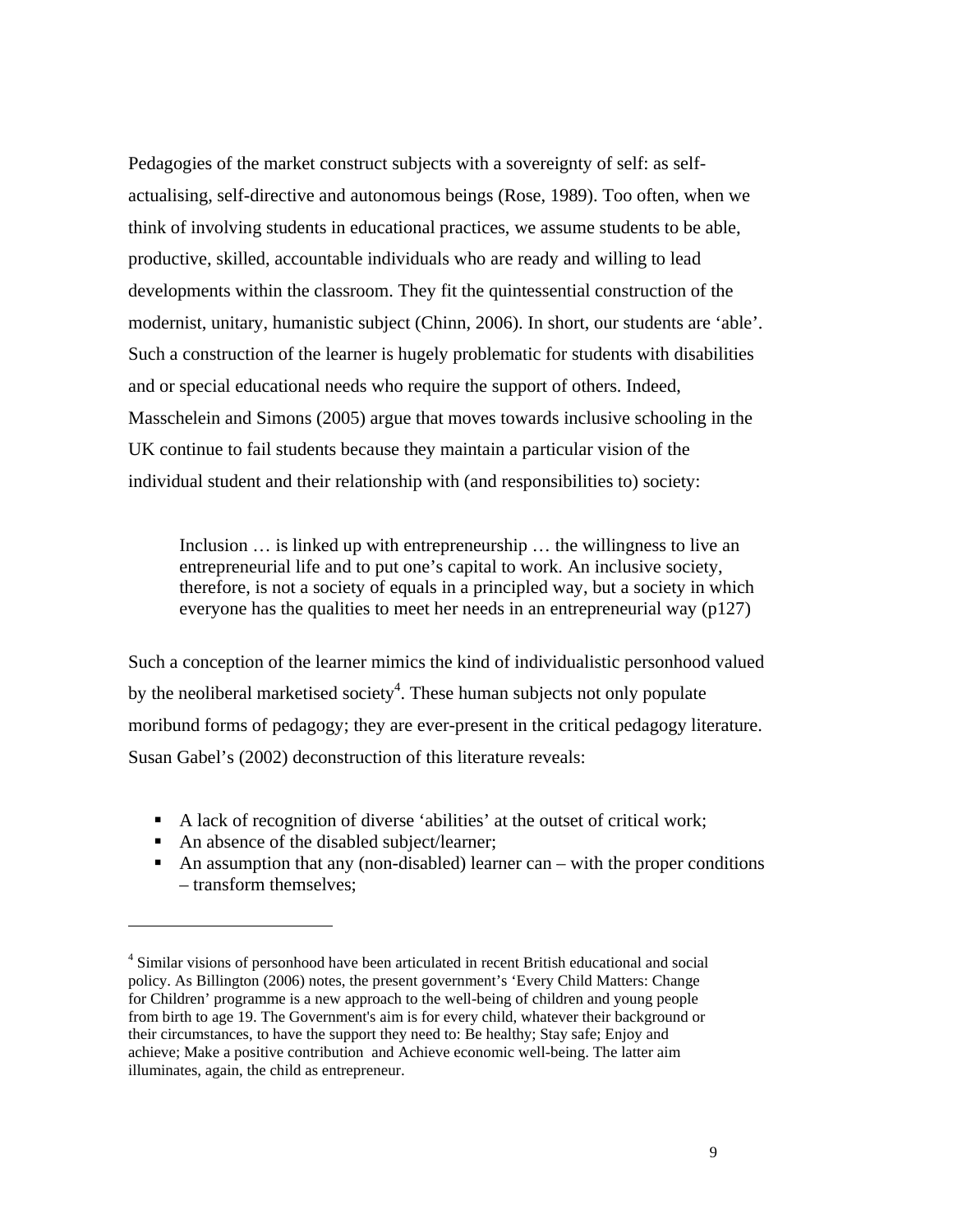• Orthodox understandings of the concept of 'voice' – thus ignoring diverse forms of expression (and excluding those who are differently articulate)

Students with disabilities or labels of Special Educational Needs do not fit this required subject construction. Learners who draw upon consistent and perhaps long term support of carers and educational professionals disrupt the view of the autonomous learner. Academic excellence is troubled by those who might never be capable of (nor interested in) such achievements<sup>5</sup>. It seems, therefore, that socially just pedagogies demand a major (re)think: contesting constructed subjects ready and able (bodied) for the marketplace:

Educators and others require a politics of resistance that extends beyond the classroom as part of a broader struggle to challenge those forces of neoliberalism that currently wage war against all collective structures capable of defending vital social institutions as a public good (Giroux, 2003, p14)

Not only does the market firmly fix its subjects, it also threatens to view them as eternally lacking (desiring subjects consuming the things they lack) and places onus on hierarchical forms of organisational structure in relation to inclusion (schools and institutions 'do' the including of these subjects, or not, as the case may be). This leads to an emphasis on valuing inherent diversity and difference rather than viewing humanity – and critical pedagogy – as emergent activities. Gabel (2002) argues that pedagogy must not conceptualise the subject (it will often do so in disempowering ways) but allow it to emerge in the pedagogical community. In order to conceptualise socially just pedagogies *with* disabled learners, I want to take up Gabel's challenge and encourage a conceptualisation of pedagogy that moves from the certain timbers of modernity, market and bounded subject to the uncertain burrows of postmodernity, lines of flight and constant becomings.

### **Weeds: Socially just pedagogies**

 $<sup>5</sup>$  Disabled students create conditions for rethinking socially just pedagogies, though this</sup> should not be a surprize; 'Theory seldom springs forth from nothing but is more often produced in response to problems of everyday living' (St Pierre, 2004, p293)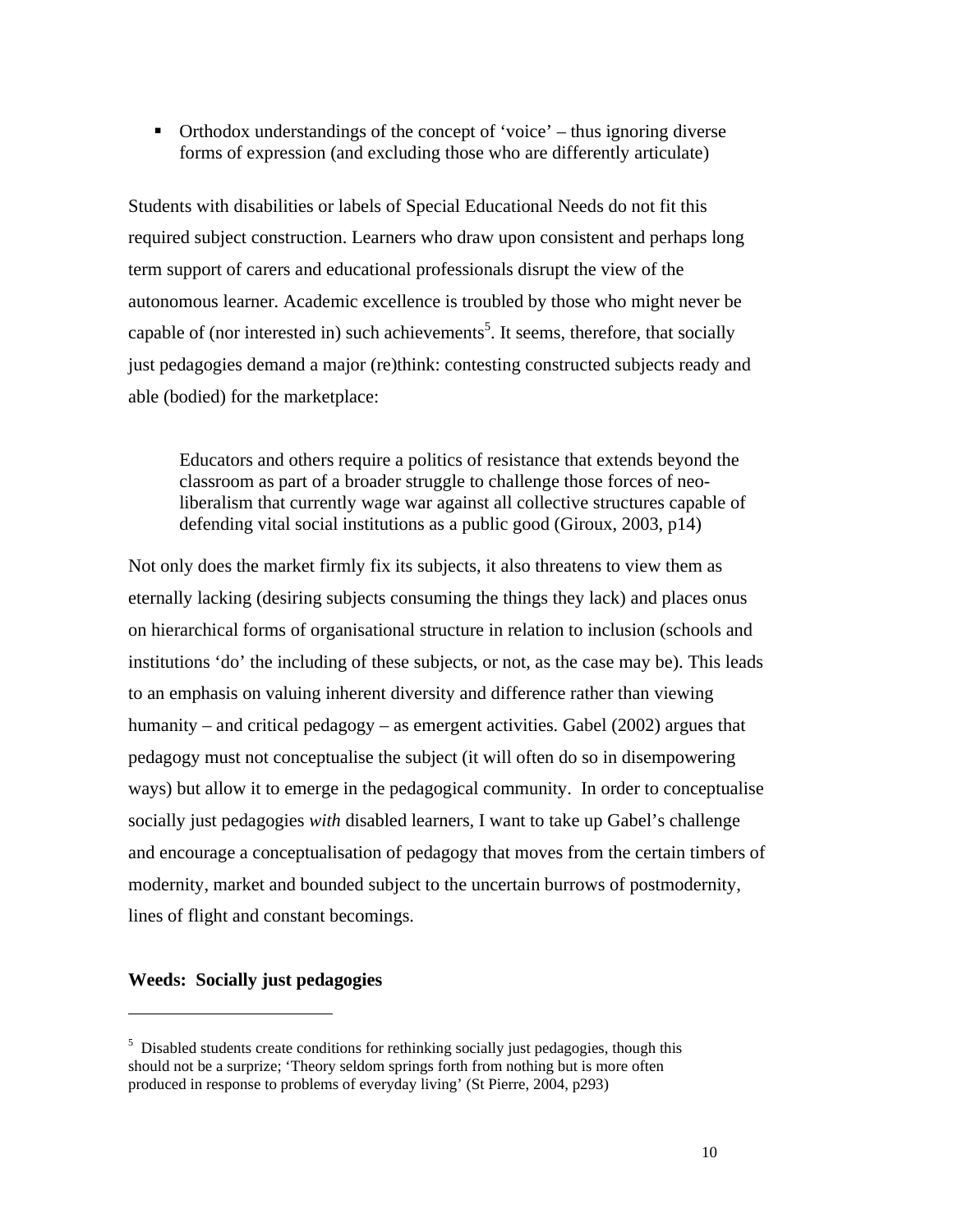As committee educators … we can work *against a politics of certainty*, a pedagogy of terrorism and institutional formation that closes down rather than opens up democratic relations (Giroux, 2003, p14, my italics)

Gilles Deluze and Félix Guattari, offer a number of ex/citing possibilities for experimenting with pedagogy<sup>6</sup>. Their work has been adopted in education (e.g. Morss, 2000; St Pierre, 2001, 2004; Carmody Hagood, 2004; Allan, 2004; Gough, 2004; Gregoriou, 2004; Semetsky, 2004) and feminism (e.g. Braidotti, 1994; Grosz, 1999), though its application in the field of critical disability studies is embryonic (Kaul, 2003; Bayliss, 2004; Fisher and Goodley, 2005; Goodley, 2006, forthcoming; Roets, 2006; Shildrick and Price, 2005/2006, Shildrick and Mykitjuk, 2005). In this paper, I want to focus in on three key concepts – or lines of flight – that are expanded on, in depth, in their 1987 text *A Thousand Plateaus*:

 $(i)$  the rhizome  $(n-1)$ ;

- (ii) desire as productive (the Body without Organs);
- (iii) planes of immanence.

I will experiment with these ideas because I think they allow possibilities for conceptualising critical and socially just pedagogies<sup>7</sup>. They ask us to be wary of certainty. They emphasise productivity. They liquidate the subject and identity (Rajchman, 1999). They think of pedagogies as 'becoming' rather than 'being': opening up spaces of resistance, conditions for social justice, so reinvigorating some of the proposals already apparent in critical pedagogy (Morss, 2000; Grosz, 1999b). They ask 'learners' and 'teachers' of all kinds to experience and experiment: to become lines of flight. They also engage in 'the pedagogy of the concept' (Peters, 2004), but, more of that later.

<sup>&</sup>lt;sup>6</sup> In a devastating attack on North American educational research, Elizabeth St Pierre has argued, "We are in desparate need of new concepts, Deleuzian or otherwise, in this new educational environment that priviledges a single positivist research model with its transcendent rationality and objectivity … we seem to be in a time warp, when the overcoding machine of state science … once again controls education" (St Pierre, 2004, p286)

<sup>&</sup>lt;sup>7</sup> Deleuze and Guattari's emphasis on experimentation and metaphor has led Brian Massumi – the translator of *A Thousand Plateaus* – to ask; 'Does it work? What new thoughts does it make possible to think? What new emotions does it make possible to feel? What new sensations and perceptions does it open in the body (Massumi, 1992, p8)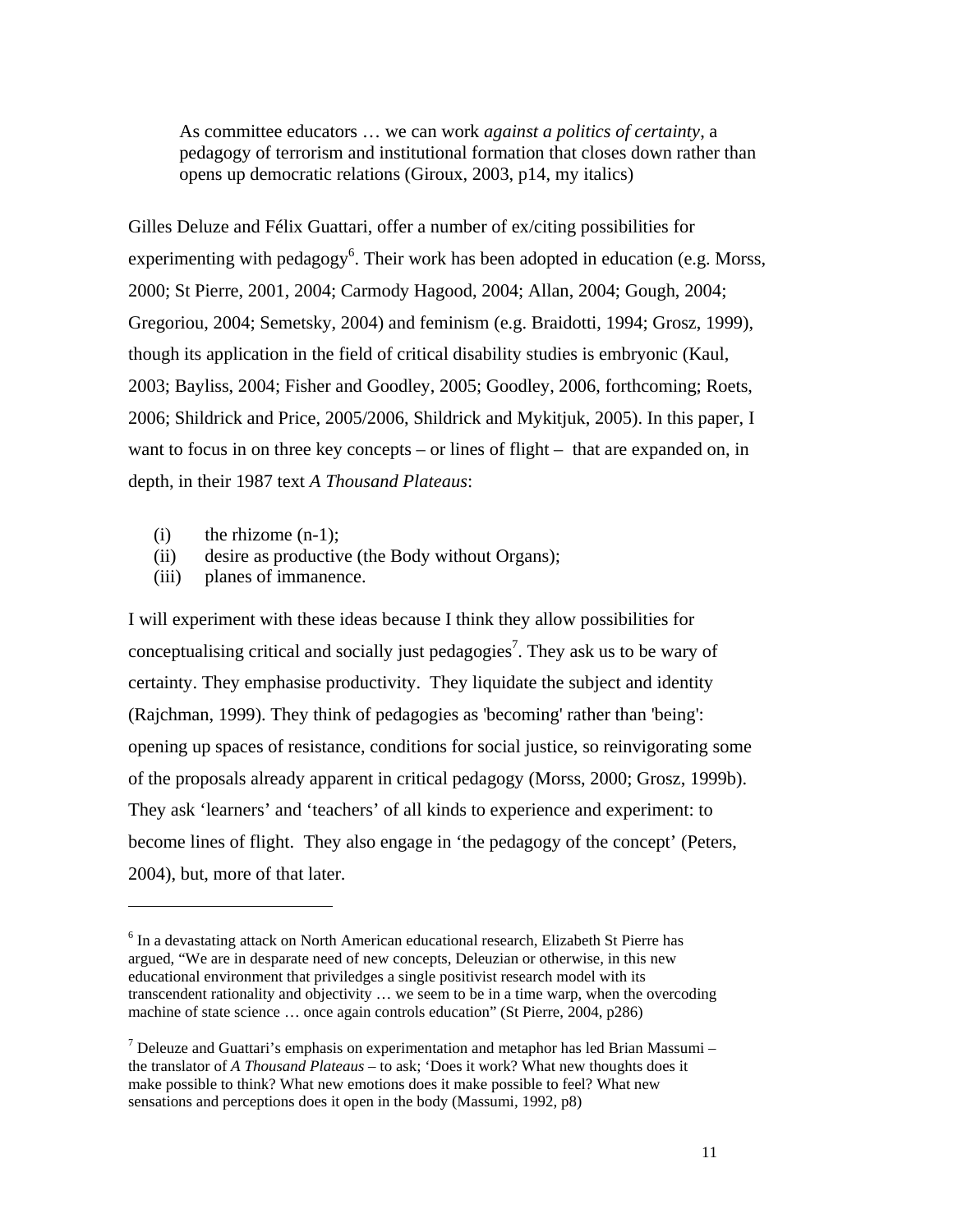#### *The rhizome (n-1): becomings*

The rhizome is presented as a model of communication and of proliferation (Morss, 2000). We are neither trees nor binaries. We are rhizomes. This figurative visual term describes and prescribes non-hierarchical networks which may be seen in politics, cognition, desire, love, parenting and pedagogy (Deleuze and Guattari, 1987). Rhizomes are oppositional to trees which symbolise hierarchies, linearity and extreme stratification. Ignore trees. Think, instead, of weeds, grass, swarms and packs:

Plants with roots or radicles may be rhizomorphic in other respects altogether … Burrows are too, in all their functions of shelter, supply, movement, evasion, and breakout. The rhizome itself assumes very diverse forms, from ramified surface extension in all directions to concretion into bulbs and tubers. When rats swarm over each other. The rhizome includes the best and the worst: potato and couchgrass, or the weed (Deleuze & Guattari, 1987, p.7)

Hence, modernist discourse is flattened, its terrain reconceived:

A rhizome has no beginning or end; it is always in the middle, between things, interbeing, *intermezzo*. The tree is filiation, but the rhizome is alliance, uniquely alliance. The tree imposes the verb 'to be', but the fabric of the rhizome is the conjunction, "and...and...and..." This conjunction carries enough forces to shake and uproot the verb 'to be' …(Ibid, pp27-28, italics in the original)

'To be' (a product of old trees) is now replaced by the 'to become…' (of weeds). The rhizome is not singularly rooted but multiply interlinked and ever growing. The disabled learner is no longer a lacking subject nor a fixed entity. She is ever moving. A body no longer embodied. She is rhizome.

Write to the *n*th power, N-1, write with slogans: Form rhizomes and not roots, never plant! Don't sow, forage! Be neither a One nor a Many, but multiplicities! Form a line, never a point! Speed transforms the point into a line. Be fast, even while standing still! Line of chance, line of hips, line of flight. Don't arouse the General in yourself! Not an exact idea, but just as idea (Ibid., 1987, p 27)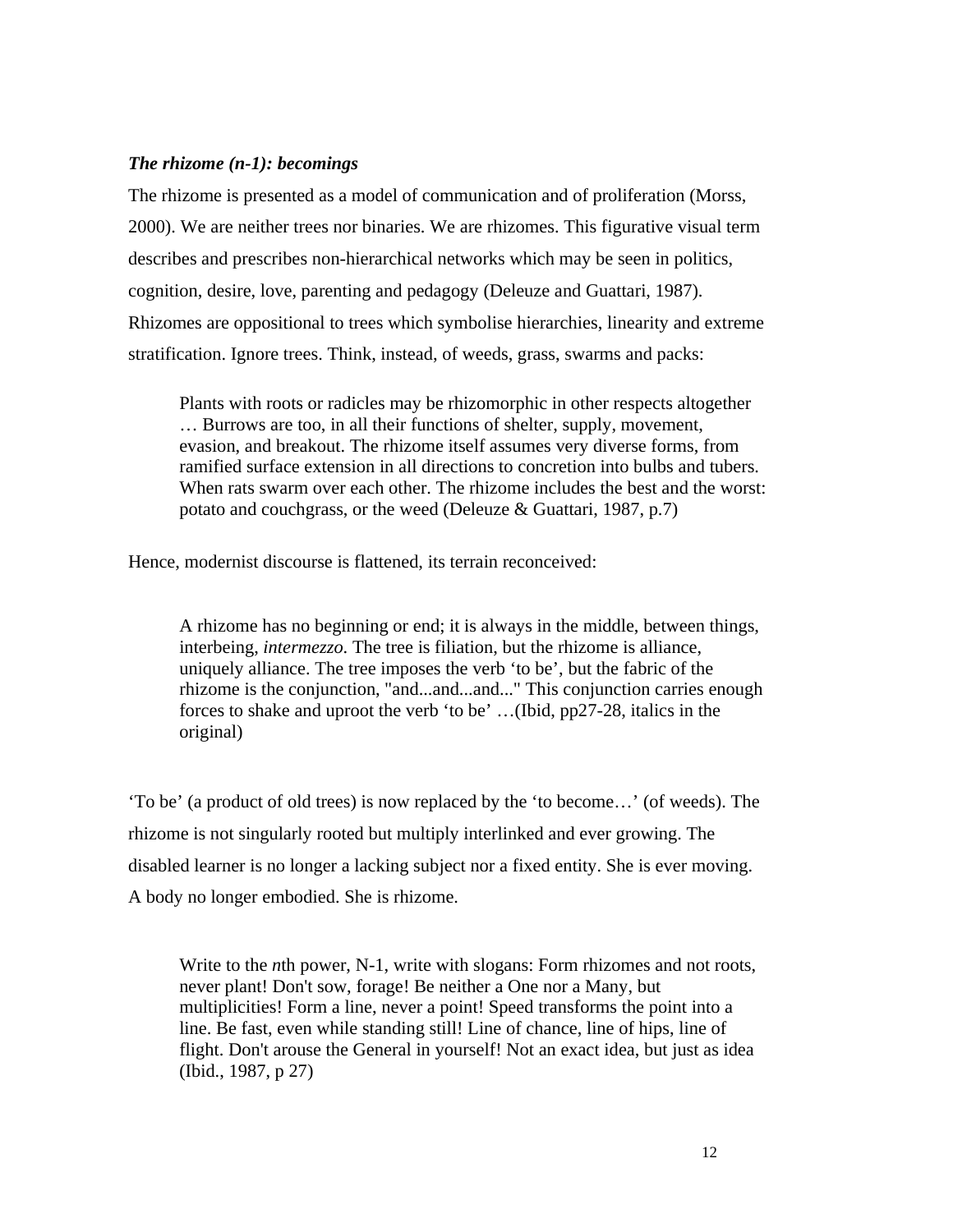Rhizomes are more that just horizontal<sup>8</sup>. Rhizomes risk culminating in new hierarchies, paralyzing local production, reterritorialising the becoming body around a single root, around a new lack, a new subject (Gregoriou, 2004, p234). Once a rhizome has been obstructed, arborified, it's all over, no desire stirs; for it is always by rhizome that desire moves and produces. Instead, the rhizome is constantly being produced, constantly becoming. Following Carmody Hagood (2004, p143), points on a rhizome always connect to something else; rhizomes are heterogeneous not dichotomous; they are made up a multiplicity of lines that extend in all directions; they break off, but then they begin again (either where they were before or on a new line). They are not models but maps with multiple entryways. They are in the milieu<sup>9</sup>. There are exciting possibilities, consequences and actions for our rhizomatic learners and co-educators. Using Bogard's (1998, p72) Deleuzoguattarian plateau 1, we can note a key phenomena in relation to rhizomes; w*eaving*. Any point of a rhizome can and has to be connected to anything other. Rhyzomatic happenings involve the principles of heterogeneity, the production of composites and a language that reflects its own essential 'disparateness' and improvisational character. This language is not closed in but:

a writing of 'the people' not the 'experts' which 'must engage substantive multiplicities and not allow itself to be overcoded into formal unities, binarisms which synthesis into totalities, and so on. To write [or to live] is to 'weave (Ibid).

Hence, pedagogies should engage *alongside* learners who weave away, performing multiplicities of self, resisting over coding and the subtle forms of segregation brought about by assessment. And alongside this learner, the rhizomatic pedagogue cares for the ever-changing, ever moving, becoming learner.

 $8$  Gregoriou (2004, p234) proclaims: 'the tragic paradox is that the rhizome has found a hospitable niche in pedagogical discourse *only* as a metaphor for de-centred and nonhierarchical systems of organisation' (my italics).

 $9$  The multiple must be made, not by always adding a higher dimension, but rather in the simplest of ways, by dint of sobriety, with the number of dimensions one already has available – always n-1 … A system of this kind could be called a rhizome. (Deleuze and Guattari, 1987, p7)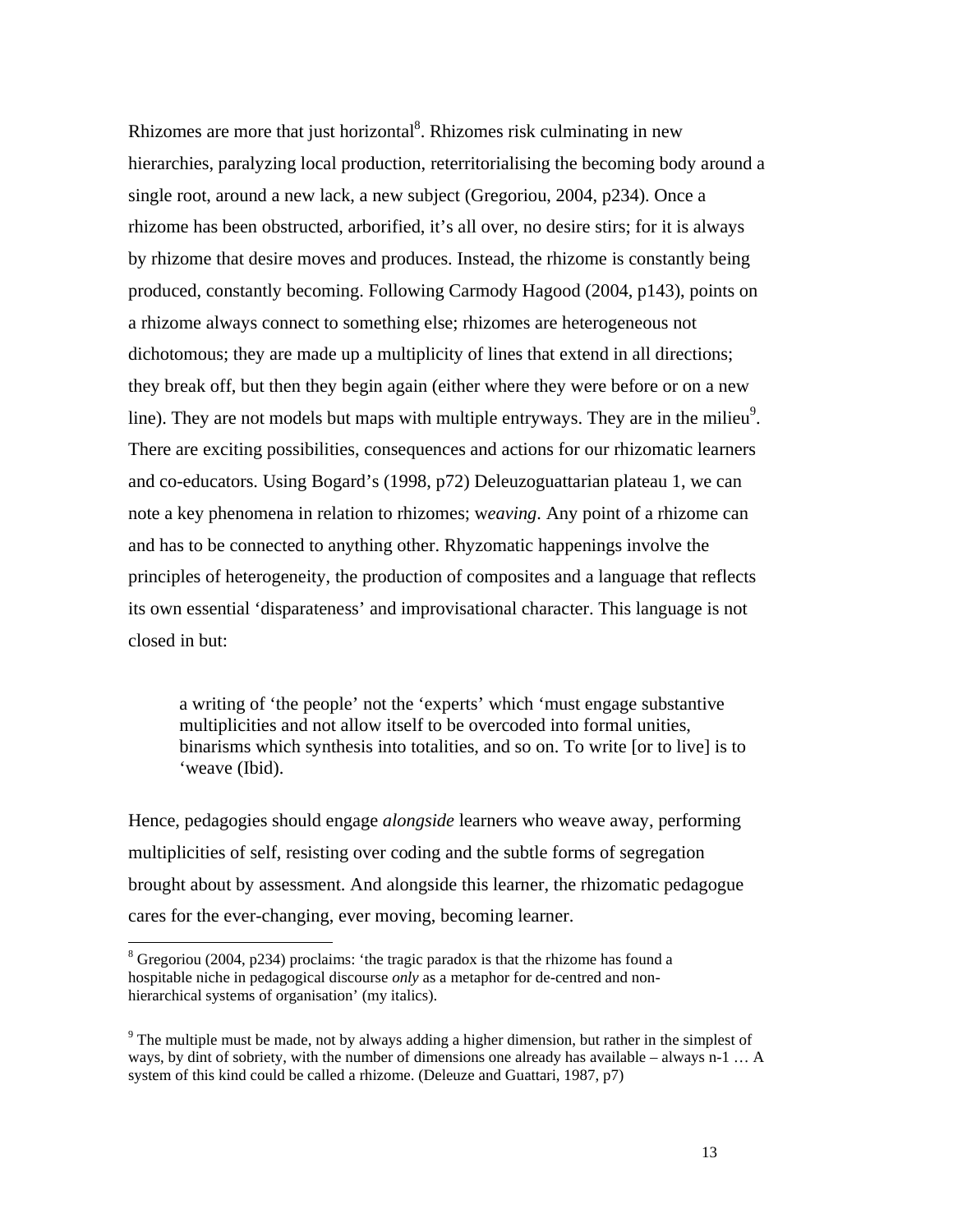When women educators engaged in philosophy of education write about caring and organised schooling's violent severing of intimate links … it is a philosophy at the  $n - 1$  dimension: breaking from the 'referential genre' and commencing philosophical thinking again, acting new allusions to what is conceivable' (Gregoriou, 2004, p247)

### And similarly:

 $\overline{a}$ 

The interpersonal care and assistance that I experience and that shapes my becoming [as a disabled woman] is situated in a rhizomatic proliferation of connections, in nodular social networks coalescing in temporary points of assemblage, that profoundly reshape all our identities and ultimately the dimensions of the worlds we inhabit (Shildrick and Price, 2005/2005, point 17).

This links back to Lynn's (2004) point about the prominence of 'care' in the reformation of socially just pedagogies<sup>10</sup>. But any conception of care has to be rhizomatic: as becoming-care. To clarify 'The rhizome is reducible neither to the one nor the multiple. It is not the one that becomes two… it is not a multiple derived from one … it has neither beginning nor end but always a middle (milieu) from which grows' (Deleuze and Guattari, 1987, p23). The rhizome is n-1: the multiplicity without the transcendental signifier of 'one' (God, science, man, truth  $\ldots$ )<sup>11</sup>. For Morss (2000), Deleuze and Guattari's materialism is of the 'sensuous' kind that Marx (1845) envisions in *Theses on Feuerbach:* human sensuous activity, practice. These

 $10$  In relation to nursing and social care, Holmes (2000, p80) has argued that "the challenge is to oppose the processes of technicization and to help generate alternatives that are meaningful and theoretically grounded, and can assist the nurse to survive and resist the subtle, institutionally approved but dehumanizing forces they and their patients face each day. It is a strategy which seeks to protect and extend the place of communicative action in nursing, and thereby contribute to quality care and its valuing throughout the profession" (Holmes, 2000, p80).

<sup>&</sup>lt;sup>11</sup> For Gregoriou (2004, p245), in considering the rhizome as n-1, Deleuze and Guattari are encouraging us to subtract the grand unifying element from any state of affairs. Only then can we give up on the false analogies, oppositions, and comparisons inspired by a philosophy of identity. When we subtract the single unifying element, like god, science or man, the complexities of the situation become clear. No more transcendence. 'n-1 thinkers' (instead of n-as-compared-to-1) can occupy the middle ground where accidents happen and events occur, without overcoding them with the sainted sign of the same.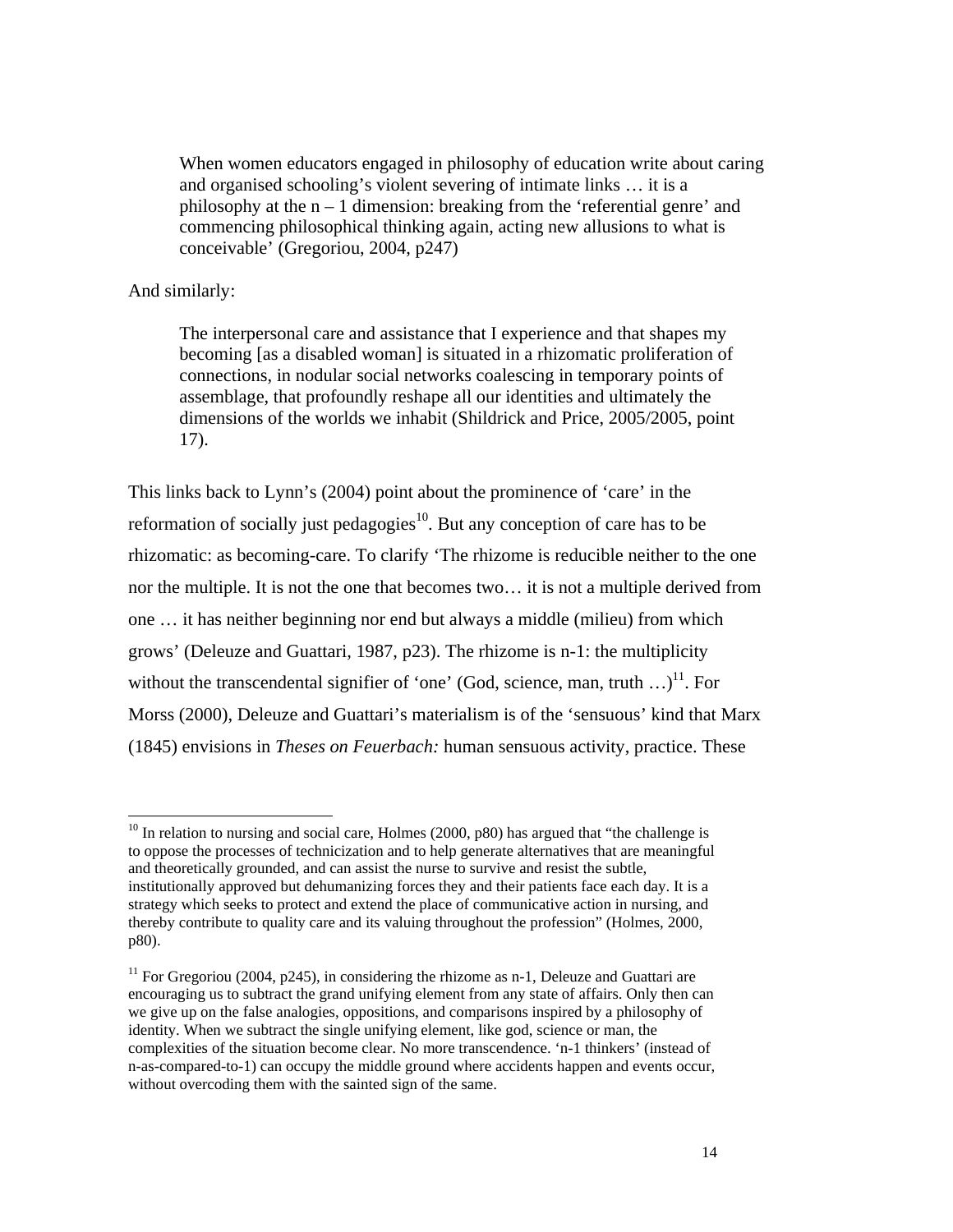activities promise many possible becomings: 'becoming-animal', 'becoming-child', 'becoming-women'. Becomings that are so often 'othered out' of pedagogy.

Consequently, becoming-learners and becoming-educators teeter on the edge. They often feel uncertain. But they are also the best times of becoming-pedagogy. They lack the 'one', the truth. They are becoming-socially just because of their openness; to becomings. To flux. To change in relation to the process of learning. Moreover becoming challenges the marketised product of being. And our 'unable', 'deviant' and 'impaired' beings – these trees of modern pedagogy – are not simply chopped down but burrow underground. Learners swarm and desire with their peers. And they do so in particular ways:

In a model in which corporeality is no longer to be thought in terms of given and integral entities, but only as engaged in ever dynamic and innovatory linkages, bodies are neither whole nor broken, disabled nor able-bodied, but simply in a process of becoming. And the point is that the process follows no set pattern, nor has any specified end. There are, then, no fixed hierarchies, nor predetermined limits on the nature or trajectory of the connections to be made. It is not that there is no distinction to be made between one corporeal element and the next, between one human body and another, or equally – for Deleuze and Guattari - between the human and animal, or human and machine, but rather that becoming is a process of ever-new and always provisional points of *coming together* (Shildrick and Price, 2005/2006, point 14, my italics).

### *Desire as productive: disabled bodies without organs*

Rhizomes also rupture organisms. Bodies explode<sup>12</sup>. Deleuze and Guattari conceptualise desire as productive. While capitialism and psychoanalysis view desire as lack (in relation to consumers and instinctually driven subjects), Deleuze and Guattari view desire as productive (they are against the law of lack), intense, rhizomatic and becoming<sup>13</sup>. Therefore, becoming-students' desires must be conceived

 $12$  This notion of the 'exploding disabled body' is currently being explored in the doctorial work of Andrew Dick, University of Sheffield, School of Education, see www.shef.ac.uk/applieddisabilitystudies/.

<sup>13</sup> One of the ways in which desire is discussed in *A Thousand Plateaus* is in relation to Bateson's analysis of Balinese culture, where desire is considered in terms of ongoing, productive intensities – that never climax – but form together to create plateaus. 'A plateau is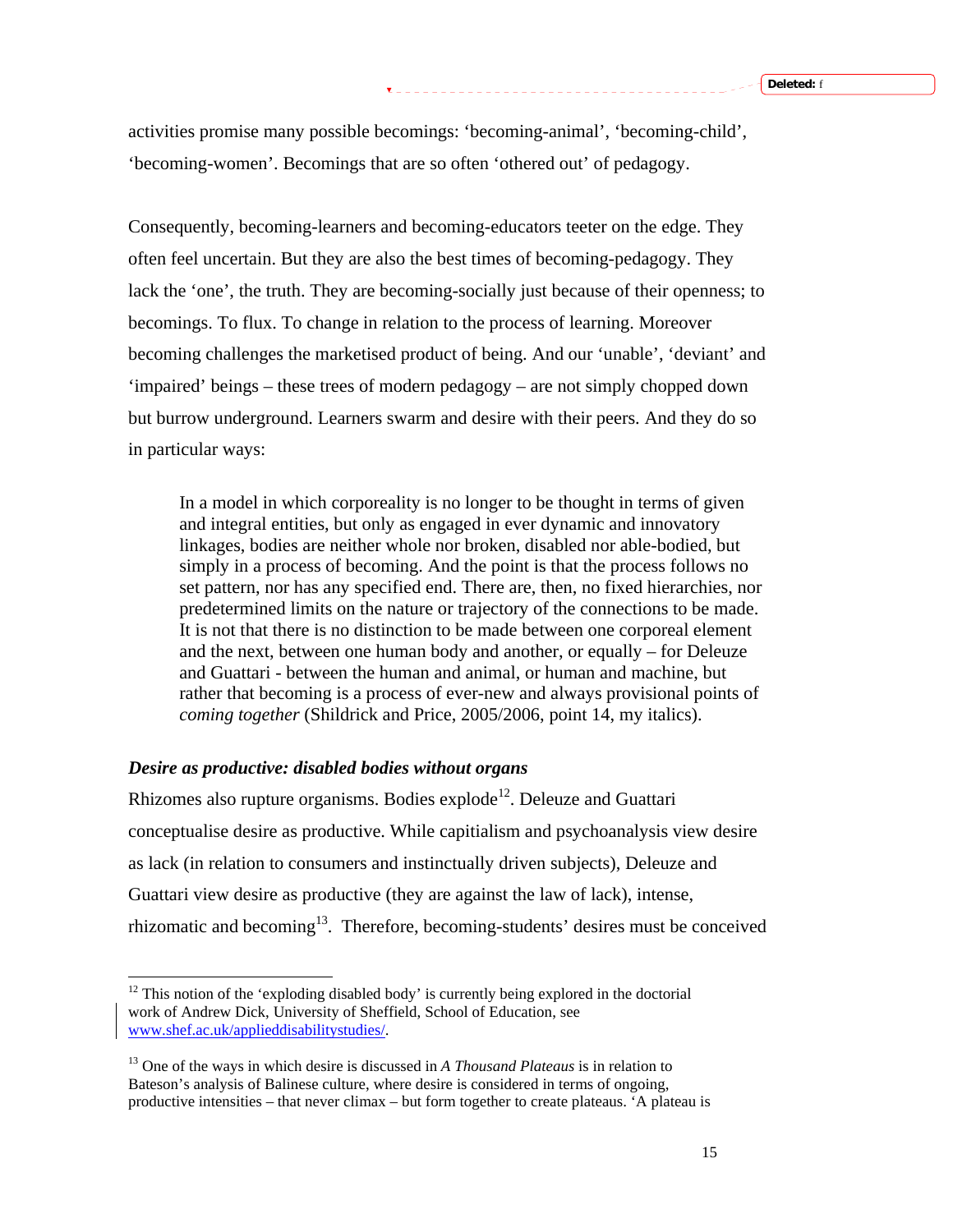as constantly being productive in the classroom. For John Morss (2000), this sounds much like the stuff of resistance associated with the early writings of critical pedagogy. It engages learning as already an expression of students' power, energy and joy. It is not associated with a process of empowerment but of channelling and supporting (rhizomatically) this productive desire. These flows of desire ask us not to think of individuals<sup>14</sup>. Elizabeth St Pierre  $(2004)$  notes that for too long we have used the grammatical 'I' as a linguistic index to *produce* ourselves as a certain kind of subject (we learn how to think, want, believe, love from those given within society - "I think therefore I am"). Many poststructuralist writers, Harraway, Spivak, Derrida, Foucault, Butler have confirmed the fragility of a subject whose legitimacy had become increasingly suspect: our problem is we produce ourselves as a subject on the basis of old modes which do not correspond to our problems (Ibid). As Morss (2000) reminds us, children's bodies, the subject-matter of so much educational practice, are assembled and re-assembled in many and varied ways (indeed assembly has been a daily ritual for many schoolchildren). We should also hunt out resistance.

*An assembly: The Disabled Body as Organism (The 'Tom Jones Syndrome') The special school Christmas concert. Julian takes the stage left. Dressed in black leather trousers, black shirt undone to the navel, medallion around neck. He performs the Tom Jones' classic 'It's not unusual' to piano accompaniment. The crowd go wild. The special teacher informs me over the cries of 'Encore'; 'It's his impairment you know. It makes him like that' [Goodley, 1997, research diary]* 

always in the middle, not at the beginning or the end. A rhizome is made of plateaus. Gregory Bateson uses the word 'plateau' to designate something very special: a continuous, selfvibrating region of intensities, whose development avoids any orientation toward a culmination point or external end' (Deleuze and Guattari, 1987, p-21). And 'In Deleuze and Guattari, a plateau is reached when circumstances combine to bring an activity to a pitch of intensity that is not automatically dissipated in a climax. The heightening of energies is sustained long enough to leave a kind of afterimage of its dynamism that can be reactivated or injected into other activities, creating a fabric of intensive states between which any number of connective routes could exist' (Massumi's trans. Notes in Ibid., pxiv). For a useful application of these ideas visit

http://wwwsshe.murdoch.edu.au/intersections/issue2/Josko.html

 $14$  'It's a mistake to believe in the existence of things, persons or subjects' (Deleuze, 1990, p26 cited in St Pierre, 2004, p290)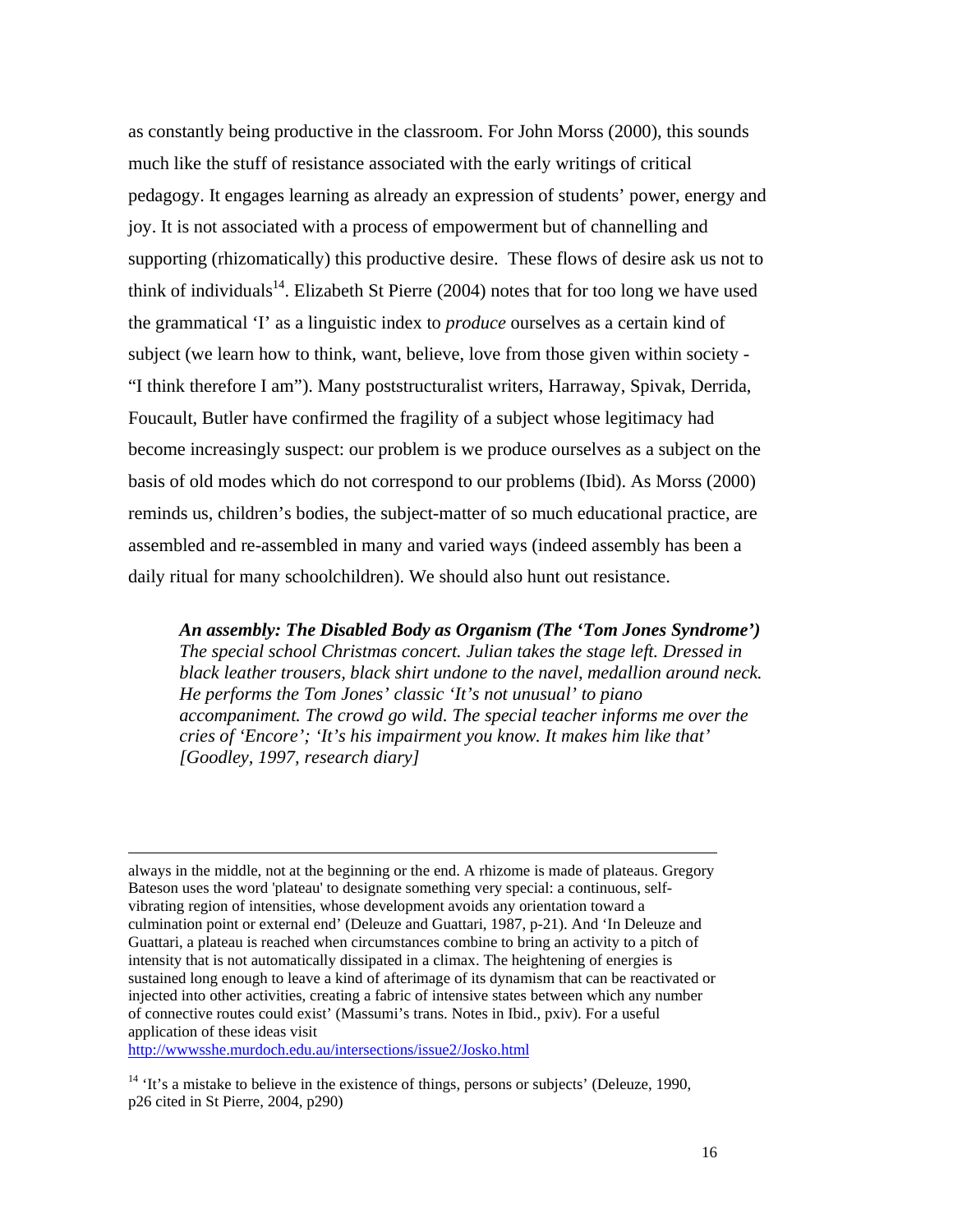## *An act: The Disabled Body without Organs (Encounters with Tourette Syndrome in India)*

*Rob Evans – a researcher with the label of Tourette syndrome remembers sitting on a train in India. As 'Mr T' emerged on the train, a passenger came over to ask about the commotion. 'Why do you make these noises?' the stranger asked. Rob introduced the phenomenon of Tourette. The man listened and then responded. No. Your noises are your energy [see Evans, 2004].* 

*An experiment: The familial body without organs (Anti-normalisation)<sup>15</sup>* you see, I can't keep chasing the normal. I mean I've done so much to try and make my son normal but I can't keep that up. It really does detach you from life. I need to accept him in the ways that he is and just enjoy them and him. I must stop pressurising myself [Rebecca Greenwood, mother of a young disabled boy, interview material from ongoing funded research see http://www.shef.ac.uk/disabled-babies/ and Goodley, forthcoming]

The Deleuzoguattarian contribution to the poststructuralist destabilisation of the human subject is sustained in their illumination of the body without organs<sup>16</sup> (BwO). The BwO is no longer a body subordinated by the mind, no longer an organic system, no longer a vessel that contains organs, but an assemblage of parts and organs, of actions, and flows; it is a state that can never be reached, and it is what remains when you take everything away (Deleuze and Guattari, 1987, p166). The BwO is conceived in ways that question the hierarchical and systemic organisation of the organs; it is conceived in ways that open up to new connections, a body that is occupied and populated by intensities, flows and gradients; but only those intensities that can pass and circulate, are neither negative nor oppositional<sup>17</sup>. Suddenly, impaired bodies and minds are no longer lacking entities but BwOs: the stuff of creative pedagogy:

<sup>&</sup>lt;sup>15</sup> Gabel (2002, p178) asks that the definition of pedagogy be broadened to 'a way of being, or … living with or parenting children'. This, she contends, involves the dual task of deconstruction (constantly doubting parenting and teaching) and social transformation (the abolishment of marginalisation).

<sup>16</sup> In one of their more coherent sentences of *A Thousand Plateaus* and in answer to the question 'How do you make yourself a Body without Organs' they reply: 'At any rate, you have one (or several) ... At any rate, you make one, you can't desire without making one' (Deleuze and Guattari, 1987, p166).

 $17$  Shildrick and Price (2005/2006) observe that "Deleuze and Guattari promote dis-organisation and offer a virtual model of 'desiring production' (1984), the take up of which is limited neither to those who already fulfil certain corporeal criteria, nor who conform to the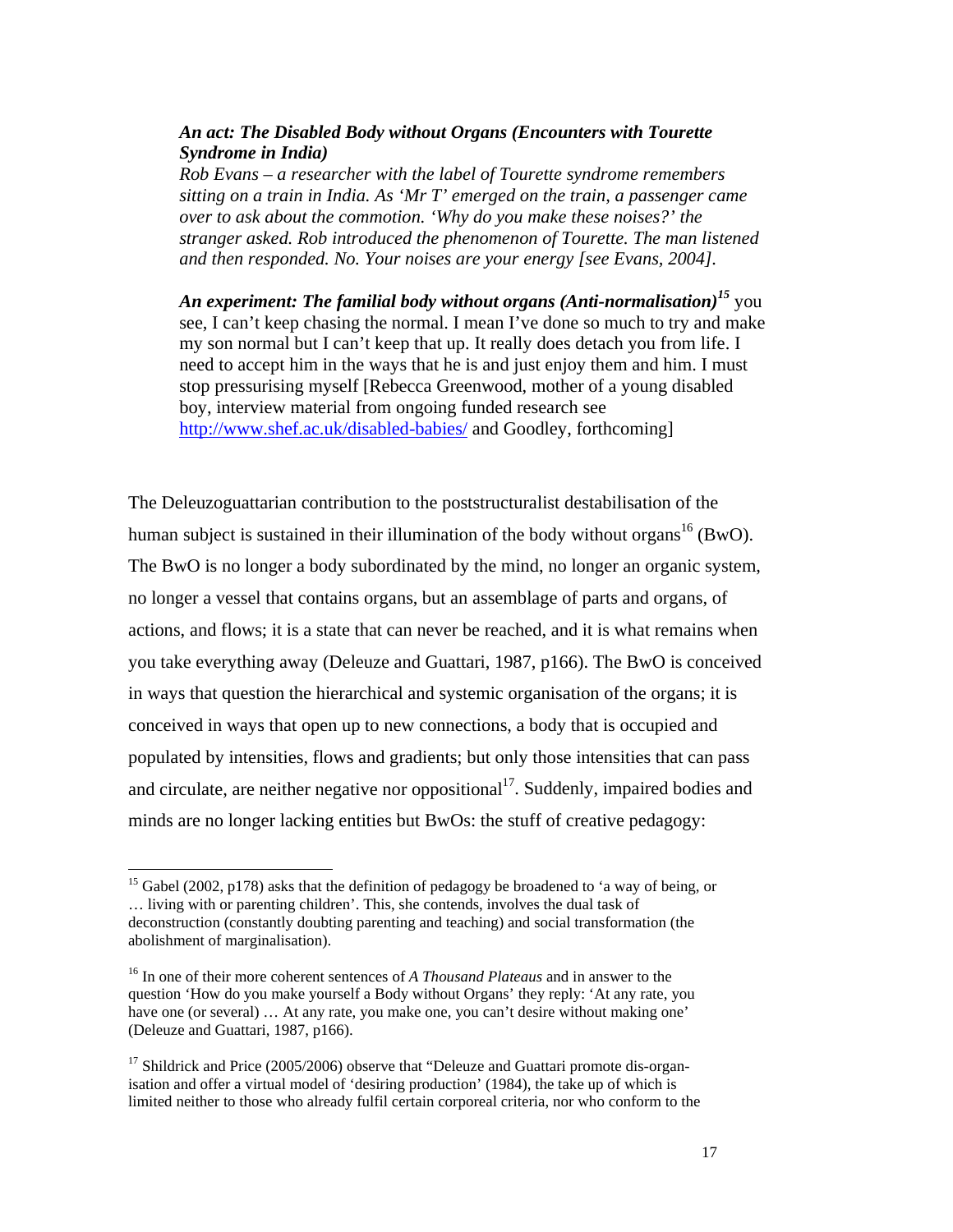The will to be against really needs a body that is completely incapable of submitting to command. It needs a body that is incapable of adapting to family life, to factory discipline, to the regulations of a traditional sex life, and so forth. (If you find your body refusing these 'normal' modes of life, don't despair – realize your gift!) (Hardt and Negri 2000: 216, cited in Shildrick and Price, 2005/2006)

Rather than being viewed as the stuff of shame or deficit, these new 'bodies' and 'minds' promote opportunities for reconfiguring the classroom, the learning environment, the school, spaces and times of pedagogy. Bodies that refute normalisation are reconsidered in terms of their resistant possibilities: acts and experiments instead of assemblies and bloackages.

### *Planes of immanence: disabled nomads in desert places*

-

Rhizomatic becomings of emerging BwOs take place on planes or plateaus of becomings or immanence. They are best placed in the desert<sup>18</sup>. For Morse (2000, p195), this plane of immanence is occupied by concepts, but occupied without measuring it out and without dividing it up. It is like a desert in which concepts populate rather like nomadic tribes, or like species moving about on a plane of immanence. The concept, above all, is that which is invented (Morss, 2000, p195). This nomadic style has, of course, been adopted by the feminist scholar Rosi Braidotti (1994):

The nomad … stands for the relinquishing and the deconstruction of any sense of fixed identity …The nomadic style is about transitions and passages without pre-determined destinations or lost homelands. Thus, nomadism refers to the kind of critical consciousness that resists settling into socially coded modes of thought and behaviour. It is the subversion of set conventions that defines the nomadic state, not the literal act of travelling. But

modernist scenario of autonomous action. It is not the agency of a self embodied in a complete and integrated organic unity that is the driving force, but the flows of energy that bring together part objects – both living material and machinic – to create surprising new assemblages. In place of the limits that the ideal of independence imposes, the emphasis is on connectivity, and linkage"

 $18$  A Deleuzoguattarian approach is often termed 'geophilosophy'; rather than providing a history, they conceptualise philosophy in spatial terms (see Allan, 2004; Peters, 2004)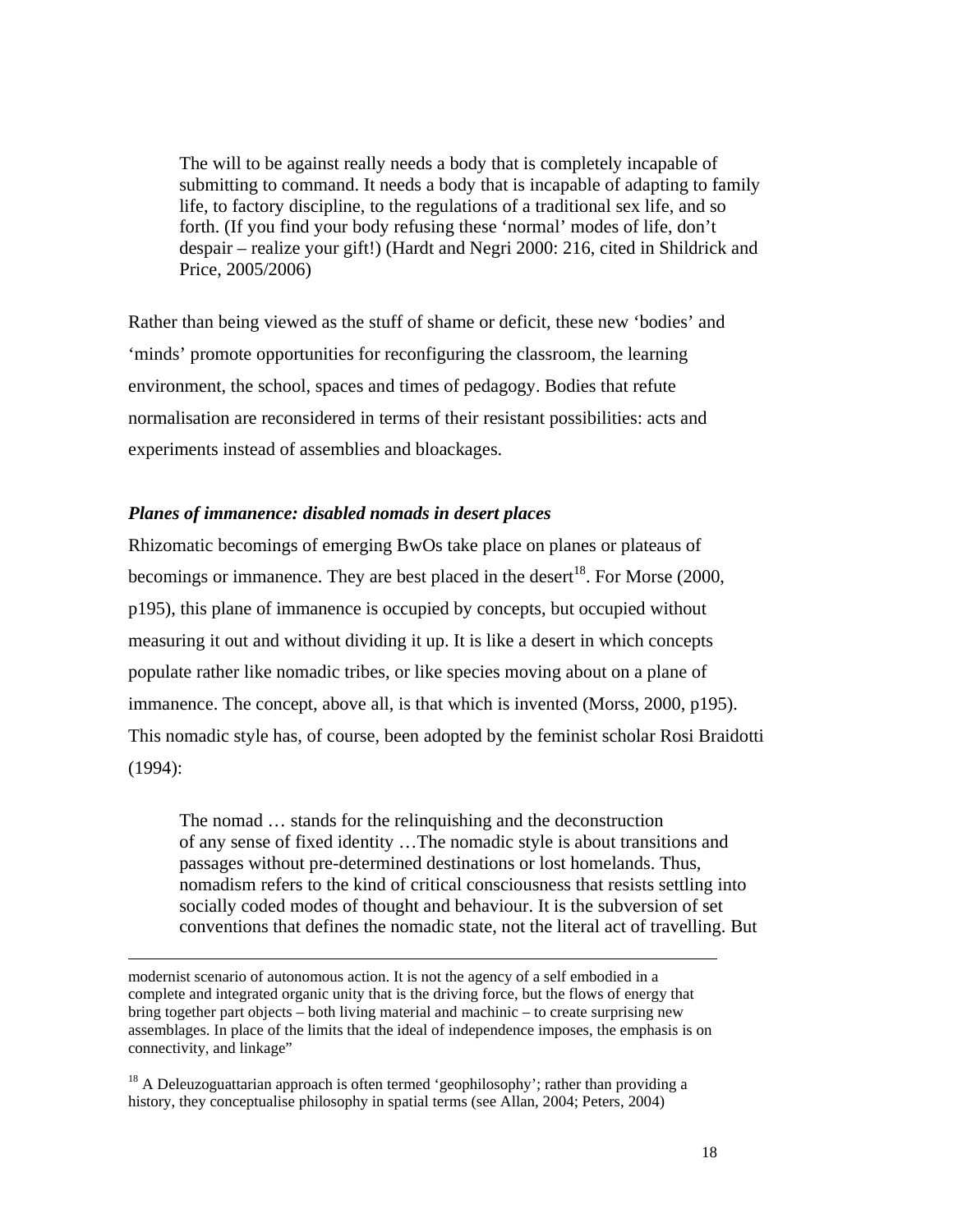more figurations come to mind, and not only classical ones like gypsies and the wandering Jews (Braidotti, 2006, no page).

These planes of immanence, populated by nomadic becoming-learners, becomingeducators and becoming co-educators, are smooth places 'in which each person takes and makes what she can' (Deleuze and Guattari, 1987, p177; see also Bogard, 2000). The idealised educational context is a smooth desert: a go-game, devoid of limitations, strata and the blockages of creativity. *A place of hope.* The positivity of desiring production 'arises in the flows, energies and intensities of nomadic wandering, in hybrid associations, in the acceptance of ambiguity, and above all in an ever-expansive connectivity in which not human beings as such, but human becomings, are but one element (Shildrick and Price, 2005/2006, point 13). In reality, of course, educational contexts are stratified in ways that create organisms (rather than BwOs) and subjects (instead of becomings). Remember the market? In actuality, you probably need enough of the organism/educational subject left to reform each day (Deleuze and Guattari, 1987, p178). There's a class to teach<sup>19</sup>! But in conceiving of pedagogical spaces and places as immanent desert like planes populated by becomings, rhizomes, lines of flight, BwOs and nomads, then new pedagogies are inevitable. A Deleuzoguattarian vision appears to value pedagogies that emphasises human activity, productive desire and consciousness as constructive (Olkowski, 1999). Humanness as grouped and resistance as flight. A number of opportunities emerge for deconstructing and transforming pedagogy in ways that are also of relevance to critical disability studies and to the development of socially just pedagogies.

First, we are drawn to the *interconnection of bodies* where we are no longer embodied but emergent interconnected BwOs (becoming-learners/teachers). The non/disabled learner/teacher is thus conceived as becoming and interconnected with other BwOs. Liberating together (Shor, 1999). Second, *BwOs are interdependent.* The classroom is viewed is a space for development of relationships between disabled, non-disabled

 $19$  This links to the Deleuzoguattarian concepts of appropriation (see Goodley, 2006) and the necessity for lodging on available strata (see Markula, 2006)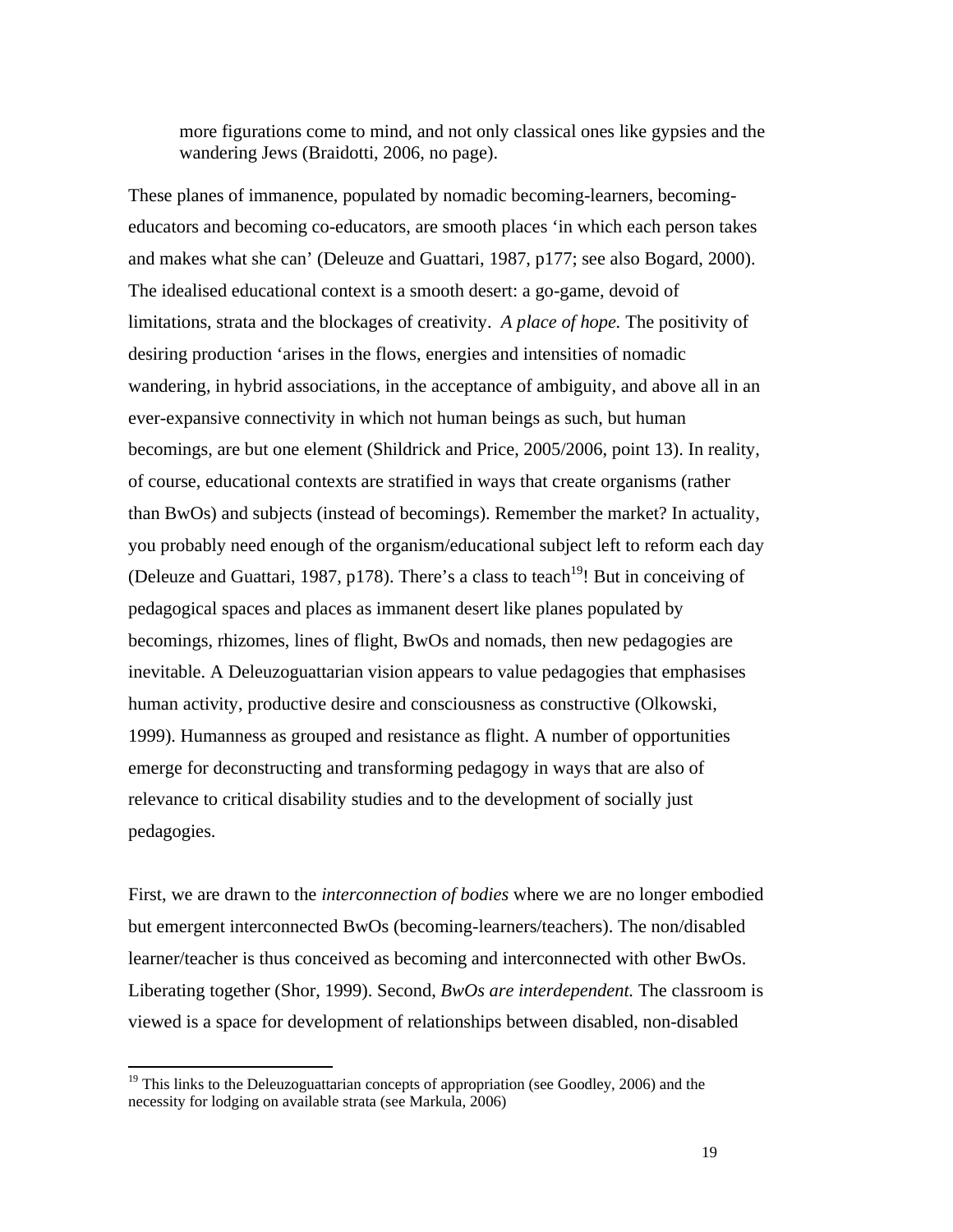and other types of BwOs. But our interests are not in formulating clear aims – stratifying the desert – but in openly embracing the becomings of relationships. Such a move would have massive impacts for the current dominance of pedagogy by multidisciplinary professionals. Instead, emphasis is placed on the possibilities for the formation of planes of immanence between groups of non/disabled learners in which they create new concepts and values. The old concepts of 'inclusion' and 'professional empowerment' may no longer hang together. The potency of professionals may be challenged. Third, if *desire is productive then (disabled) students are always considered productive.* The becoming BwO and nomadic learner reject the static/fixing assessment of impairment labels offered by statementing and diagnosis. The impaired BwO is emerging, never still, nor lacking. Don't be pinned down (nor pathologised)! Hence, educators struggle to 'know' their students on the basis of labels and conditions. Instead, they are forced to embrace the productivity of desires within the classroom. To engage with different forms of meaning-making. To deconstruct disability/impairment via rhizome. To view disabled learners as BwOs, as becoming-learners and, crucially, becoming-educators.

Fourth, is the promotion of *new sensibilities for all involved in the doings of pedagogy*. This can involve erasing the subject of enunciation (I think …), facilitating the erosion of individuals (… therefore I am) and allowing anonymous assemblages of voices, acts, affects and bodily habits to invoke a new sensibility: to become multilingual or foreigner in one's own language (Gregoriou, 2004, p248). Listening to different types of voices is crucial here. Or, for St Pierre (2004), considering education in terms of Deleuzian articulations of space provides potent and stimulating entry points to a personalised (but not interiorised) field of collective memories: articulating uncertainty, the present and the future. Fifth, we appear to be offering *hopeful planes.* When forming planes we should 'have a small plot of new land at all times' (Deleuze and Guattari, 1987, p178). Never settle, but move and continue with Freire's conscientization: 'learning to perceive social, political and economic contradictions and to take action against the oppressive elements of reality (Holmes, 2002, p76). Sixth, and crucial to critical pedagogies, is *experimentation with a caring*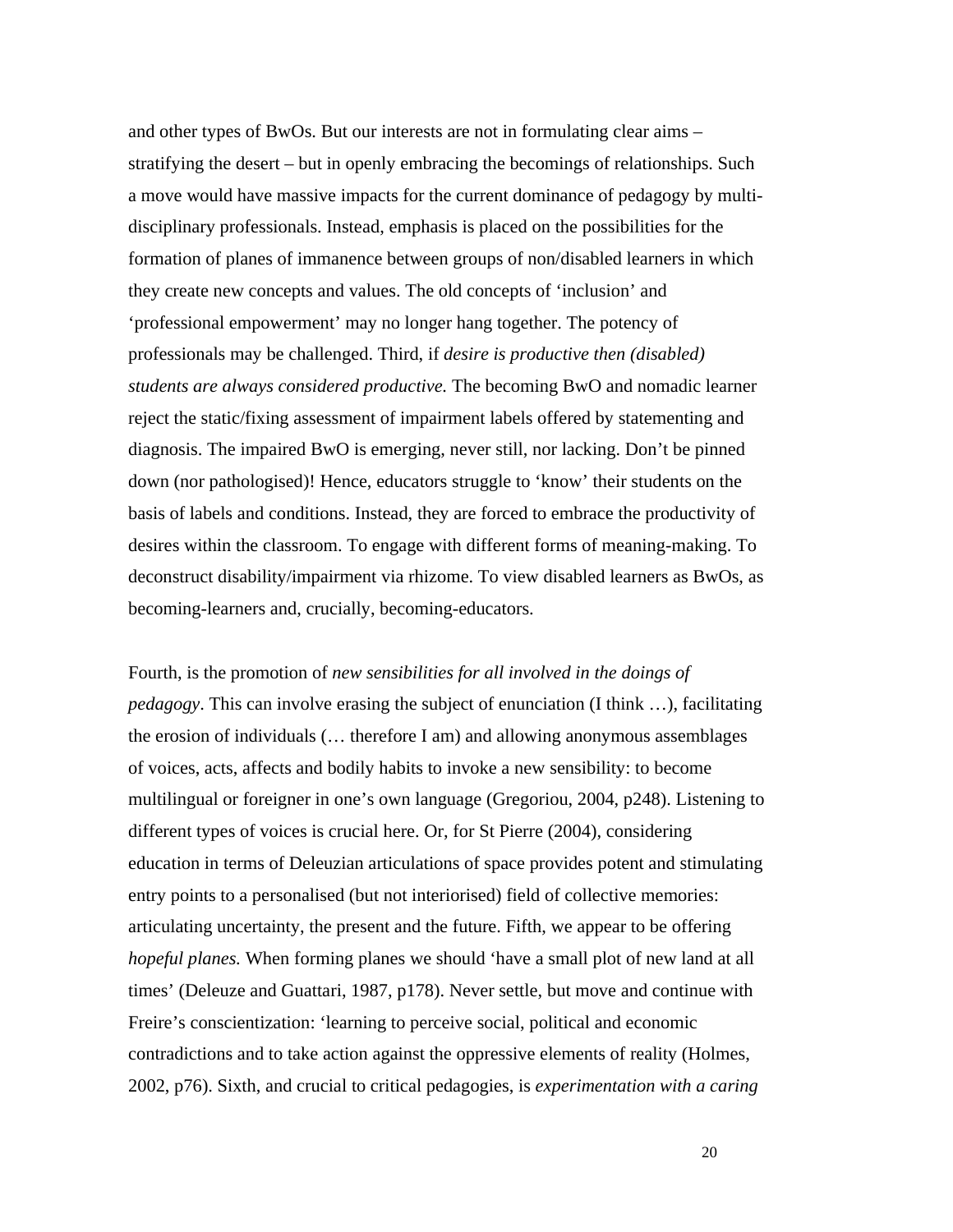*pedagogy: not in terms of caring for subjects but caring becomings.* This may well involve elucidating those everyday happenings that constitute social justice: caring, reciprocity in the educational relationship, ordinariness, extraordinariness, intuition and personal shared understandings between the agents of pedagogy. It also involves accepting and facilitating becomings rather than beings. Creating concepts not in order to determine some things' essence but as vehicles for expressing events: pedagogy of the concept (Peters, 2004).

### **CONCLUSIONS/BECOMINGS**

For those who might suggest this is all too much:

At best, theories of resistance are useful as highly nuanced theoretical tools for understanding and intervening within structures of power as they define diverse contexts across a range of institutional and ideological formations … Theories of resistance become useful when they provide concrete ways in which to articulate knowledge to practical effects, mediated by the imperatives of social justice, and uphold forms of education capable of expanding the meaning of critical citizenship and the relations of democratic public life (Giroux, 2003, p9)

In the current climate of marketisation and the celebration of the autonomous human subject the time is ripe for experimenting with socially just pedagogies towards hopes, possibilities and becomings. This is, therefore, not a conclusion but a call to experiment: to create the concepts of a socially just pedagogy. To resist over-coding. To enter and define new territories. To define, again and again, concepts that resonate with the emotions we associate with 'justice' and 'pedagogy'.

### **ACKNOWLEDGEMENTS**

I would like to thank the anonymous reviewers of this paper for their feedback. I have also really appreciated the opportunity to share and debate D & G with a number of colleagues including Ann Marie Bathmaker, Phil Bayliss, David Hyatt, Jennifer Lavia, Rebecca Lawthom, Sandra Joy Kemp, Griet Roets, Jon Scaife, Margrit Shildrick and Melanie Walker. Thanks also to participants of the University of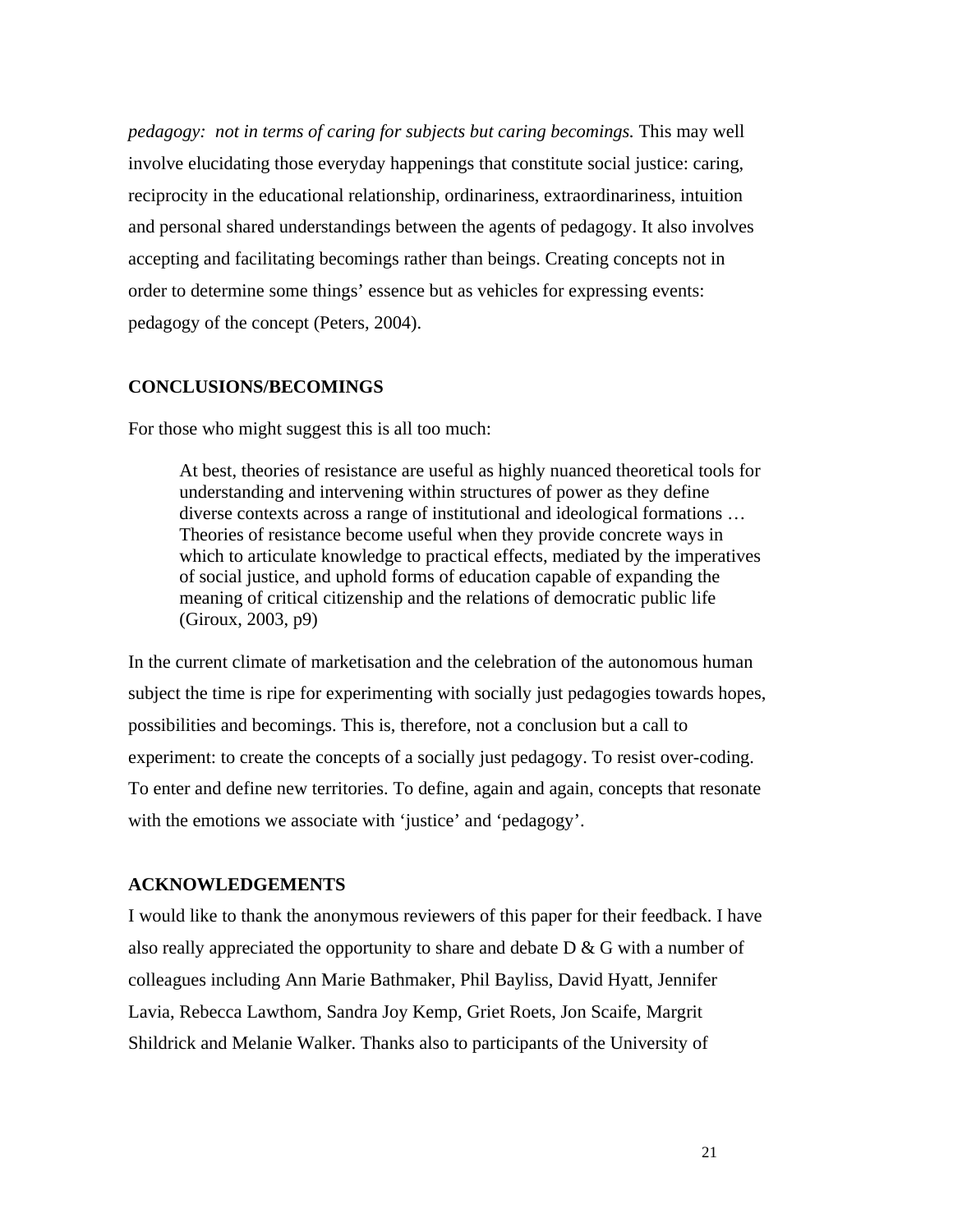Sheffield, School of Education 'Pedagogies, policies and professionalism' seminar series in which a version of this paper was presented.

### **REFERENCES**

Allan, J (2004) Deterritorializations: putting postmodernism to work on teacher education and inclusion. *Educational Philosophy and Theory* 36 (4), 417-432.

Apple, M.W. (1995) *Education and Power*. Routledge, New York.

Azzopardi, A. (2005). *Narratives of Inclusion.* Unpublished EdD thesis, University of Sheffield.

Bayliss, P. (2004). *Story of Tom.* Paper presented at the British Disability Studies Association 1<sup>st</sup> Annual Conference, Lancaster, September 2004.

Bayliss, P. (2006). *Breaking-out - intellectual disability and inclusion.* Paper presented at the British Disability Studies Association  $3<sup>rd</sup>$  Annual Conference, Lancaster, September 2006.

Braidotti, R. (1994). *Nomadic subjects: embodiment and sexual difference in contemporary feminist theory.* New York: Columbia University Press.

Braidotti, R. (2006). *Difference, diversity and nomadic subjectivity.* http://www.let.uu.nl/~Rosi.Braidotti/personal/rosilecture.html

Bearn, G.C. (2000). Differentiating Derrida and Deleuze. *Continental Philosophy Review, 33,* 441-465.

Bogard, W. (1998). Sense and segmentarity: some makers of a Deleuzian-Guattarian sociology. *Sociological theory, 16 (1),* 52-74.

Bogard, W. (2000) 'Smoothing Machines and the Constitution of Society' in *Cultural Studies* 14, 4:269-294.

Carmody Hagood, M. (2004). A rhizomatic cartography of adolescents, popular culture, and constructions of self. In M. Leander and M. Sheehy (Eds). *Spatializing literacy research and practice.* New York: Peter Lang.

Chinn, D. (2006). *Professionals talk about parents with learning difficulties.*  Unpublished PhD thesis, University of London.

Clough, P., and Barton L. (Eds), (1998), *Articulating with Difficulty: research voices in inclusive education* London: Sage Publications.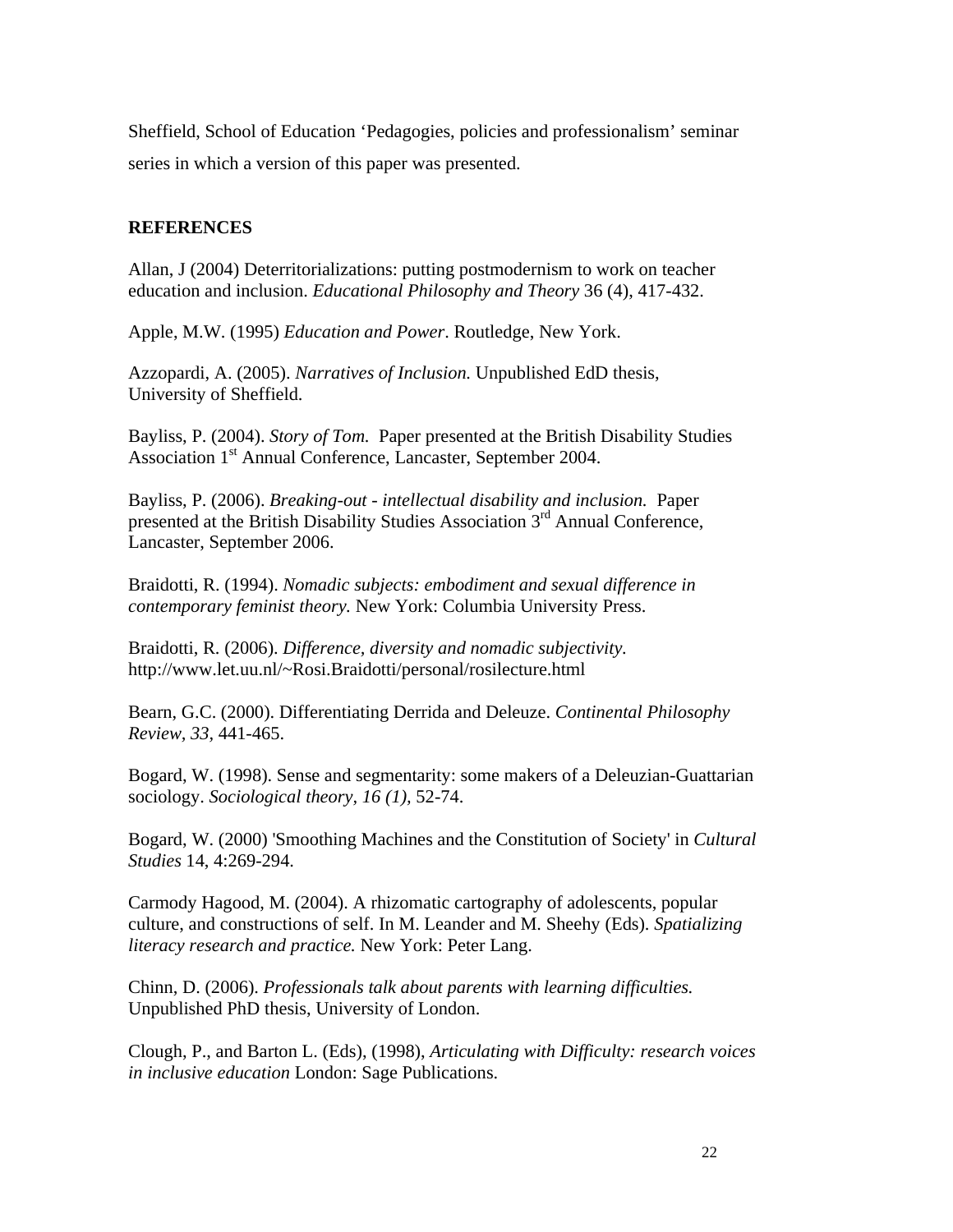Deleuze, G. (1990). The logic of sense. (trans. M. Lester) New York: Columbia University Press.

Deleuze, G. and Guattari, F. (1987 / 2004). *A thousand plateaus. Capitalism and schizophrenia.* London: Continuum.

Evans, R,. (2004). *Deconstructing Tourette's Syndrome: Reclaiming Lives over Labels.* Unpublished Phd thesis, Manchester Metropolitan University.

Gabel, S. (2002). Some Conceptual Problems with Critical Pedagogy *Curriculum Inquiry, 32 (2),* 177-201.

Giroux, H. A. (2003). Public Pedagogy and the Politics of Resistance: Notes on a critical theory of educational struggle. *Educational Philosophy and Theory, 35, (1)* 5- 16.

Goodley, D. (2001). 'Learning Difficulties', the Social Model of Disability and Impairment: Challenging Epistemologies. Disability and Society, 16, (2), 207-231.

Goodley, D. (2006). Critical disability studies with a hint of uncertainty. Paper presented at the British Disability Studies Association 3<sup>rd</sup> Annual Conference, Lancaster, September 2006.

Goodley, D. (forthcoming). Becoming Rhizomatic Parents: Deleuze, Guattari and Disabled Babies. Submitted to *Disability & Society.* 

Goodley, D. and Fisher, P. (2005). *Finding Rhizomes in narrative research: Conceptualising parents of disabled babies the Deleuze and Guattari way.* Nordic Network of Disability Research,  $8^{th}$  Research Conference,  $14^{th} - 16^{th}$  April, Oslo, Norway.

Goodley, D. and Rapley, M. (2001) 'How do you Understand 'Learning Difficulties'? towards a social theory of impairment, *Mental Retardation, 39(3)*: 229-232

Grosz, E. (1999a). (Ed.) *Becomings: Explorations in time, memory and futures.*  Cornell: Cornell University Press.

Grosz, E. (1999b). Becoming … an introduction. In E. Grosz. (Ed.). *Becomings: Explorations in time, memory and futures.* Cornell: Cornell University Press.

Gough, N. (2004). RhizomANTically becoming-cyborg: Performing posthuman pedagogies. *Educational Philosophy and Theory, 36 (3),* pp253-265

Gregoriou, Z. (2004). Commencing the Rhizome: Towards a minor philosophy of education. *Educational Philosophy and Theory, 36 (3),* pp233-251.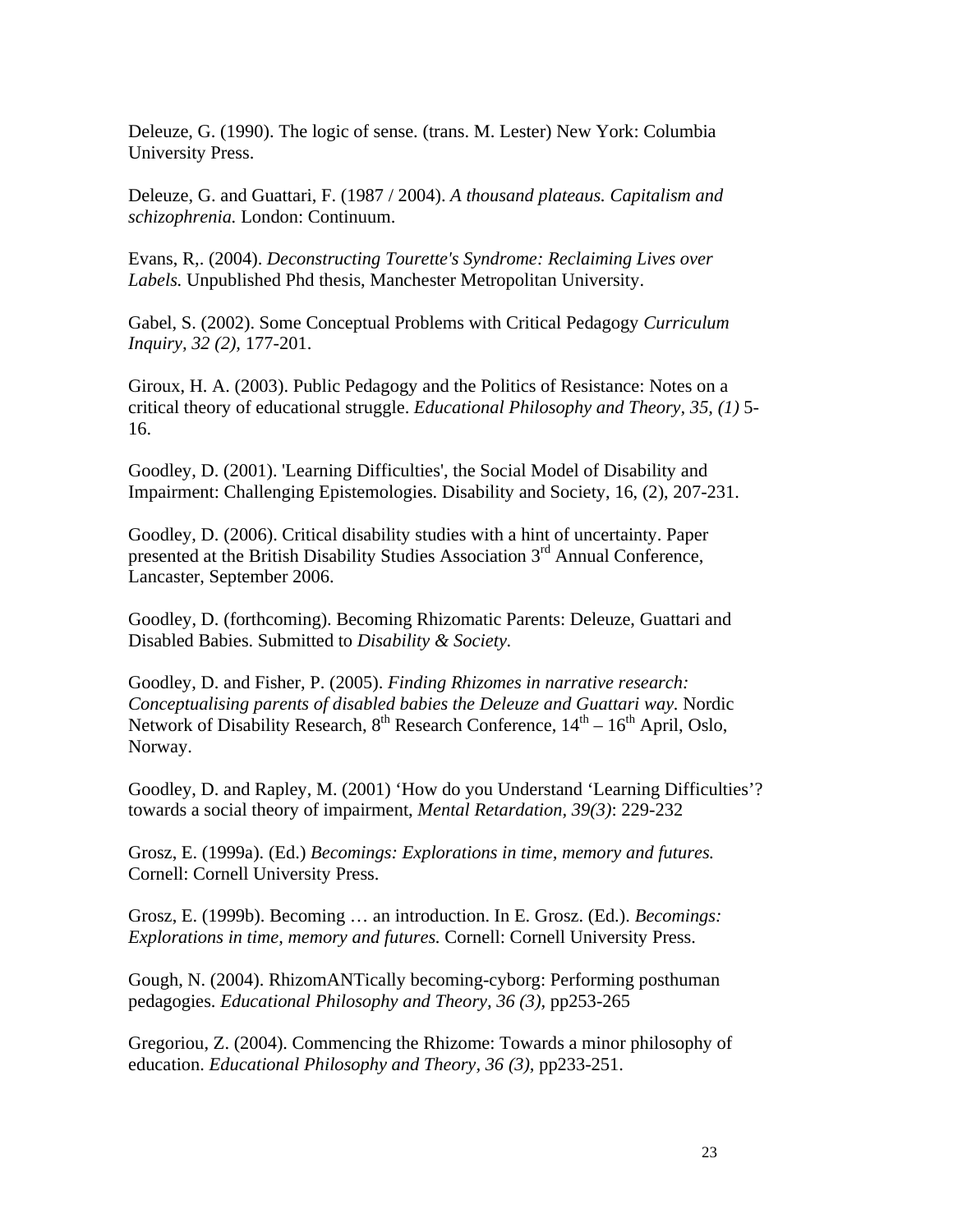Grosz, E. (1999). (Ed.). *Becomings: Explorations in time, memory and futures.* New York: Cornell University Press.

Holmes, C.A. (2002). Academics and practitioners: nurses as intellectuals. *Nursing Inquiry, 9 (2),* 73-83.

Kaul, K. (2003). Figuring Disability. http://www.disabilitystudies.net/dsaconf2003/fullpapers/kaul.doc

Lim, L. and Tan, J. (1999). The marketization of education in Singapore: prospects for inclusive education. International Journal of Inclusive Education, 3 (14), 339-351

Lynn, M. (2004). Inserting the 'Race' into critical pedagogy: an analysis of 'racebased epistemologies'. *Educational Philosophy and Theory, 36 (2),* 153 - 165

Markula, P. (2006). The dancing body without organs: Deleuze, femininity and performing research. *Qualitative Inquiry, 12 (1),* 3-27.

Marx, K. (1845). Theses on Feuerbach. In K. Marx & F. Engels (Ed.), *Selected Works*. London: Lawrence & Wishart.

Massumi, B. (1992). A user's guide to capitalism and schizophrenia: deviations from Deleuze and Guattari (Cambridge, MIT Press)

McLaren, P. and Leanord, P. (1999). Editors' Introduction – Absent discourses: PauloFriere and the dangerous memories of liberation. In P. McLaren and P. Leanord (Eds). *Paulo Friere: A critical encounter.* New York: Routledge.

Morss, J. (2000). *The passional pedagogy of Gilles Deleuze.* Educational Philosophy and Theory, 32 (2), 185-200

Oliver, M. (1990). Politics of disablement. London: Macmillan.

Olkowski, D. (1999). Flows of desire and the body-becoming. In E. Grosz. (Ed.) *Becomings: Explorations in time, memory and futures.* Cornell: Cornell University Press.

Peters, M.A. (2004). Geophilosophy, education and the pedagogy of the concept. *Educational Philosophy and Theory, 36 (3),* pp217-226.

Rajchman, J. (1999). Diagram and Diagnosis. IN E. Grosz. (Ed.). *Becomings: Explorations in time, memory and futures.* New York: Cornell University Press.

Roets, G. (2006). *Cartographies of feminist nomadic epistemologies: Exploring Marie's lived experiences of self-advocacy*. Paper